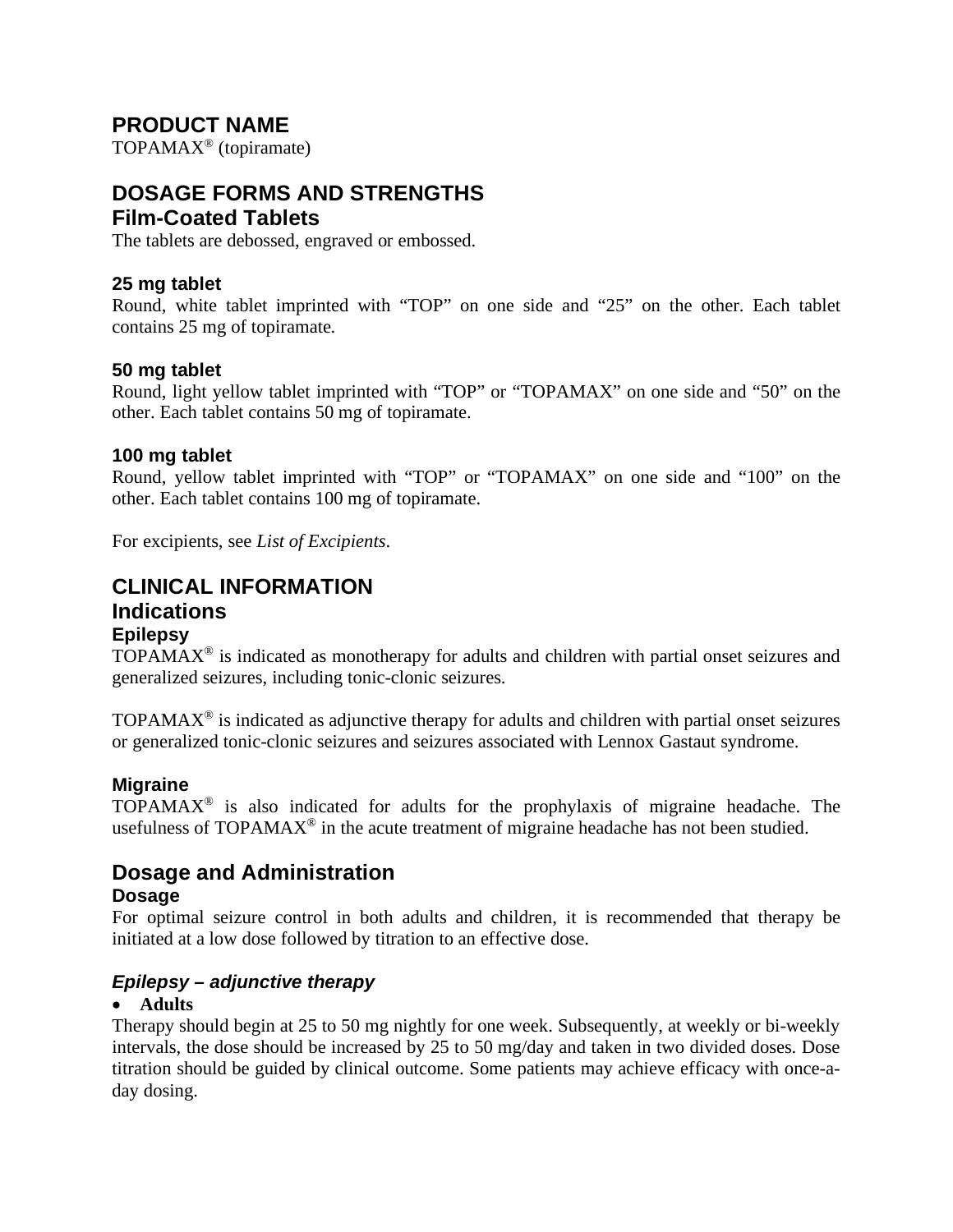In clinical trials as adjunctive therapy, 200 mg was effective and was the lowest dosage studied. This is therefore considered the minimum effective dose. The usual daily dose is 200 to 400 mg in two divided doses. Individual patients have received doses as high as 1600 mg/day.

These dosing recommendations apply to all adults, including the elderly, in the absence of underlying renal disease (see *Warnings and Precautions – Renal Impairment*).

### • **Children aged 2 and above**

The recommended total daily dose of TOPAMAX<sup>®</sup> as adjunctive therapy is approximately 5 to 9 mg/kg/day in two divided doses. Titration should begin at 25 mg (or less, based on a range of 1 to 3 mg/kg/day) nightly for the first week. The dosage should then be increased at 1- or 2-week intervals by increments of 1 to 3 mg/kg/day (administered in two divided doses), to achieve optimal clinical response. Dose titration should be guided by clinical outcome.

Daily doses up to 30 mg/kg/day have been studied and were generally well tolerated.

### *Epilepsy – monotherapy*

When concomitant antiepileptic drugs (AEDs) are withdrawn to achieve monotherapy with topiramate, consideration should be given to the effects this may have on seizure control. Unless safety concerns require an abrupt withdrawal of the concomitant AED, a gradual discontinuation at the rate of approximately one-third of the concomitant AED dose every 2 weeks is recommended (see *Warnings and Precautions – Withdrawal of Topamax®*).

When enzyme inducing drugs are withdrawn, topiramate levels will increase. A decrease in TOPAMAX® dosage may be required if clinically indicated.

### • **Adults**

Titration should begin at 25 mg nightly for 1 week. The dosage should then be increased at 1- or 2-week intervals by increments of 25 or 50 mg/day, administered in two divided doses. If the patient is unable to tolerate the titration regimen, smaller increments or longer intervals between increments can be used. Dose and titration rate should be guided by clinical outcome.

The recommended initial target dose for topiramate monotherapy in adults is 100 mg/day and the maximum recommended daily dose is 500 mg. Some patients with refractory forms of epilepsy have tolerated topiramate monotherapy at doses of 1,000 mg/day. These dosing recommendations apply to all adults including the elderly in the absence of underlying renal disease.

### • **Children aged 2 and above**

Treatment of children aged 2 years and above should begin at 0.5 to 1 mg/kg nightly for the first week. The dosage should then be increased at 1- or 2-week intervals by increments of 0.5 to 1 mg/kg/day, administered in two divided doses. If the child is unable to tolerate the titration regimen, smaller increments or longer intervals between dose increments can be used. Dose and dose titration rate should be guided by clinical outcome.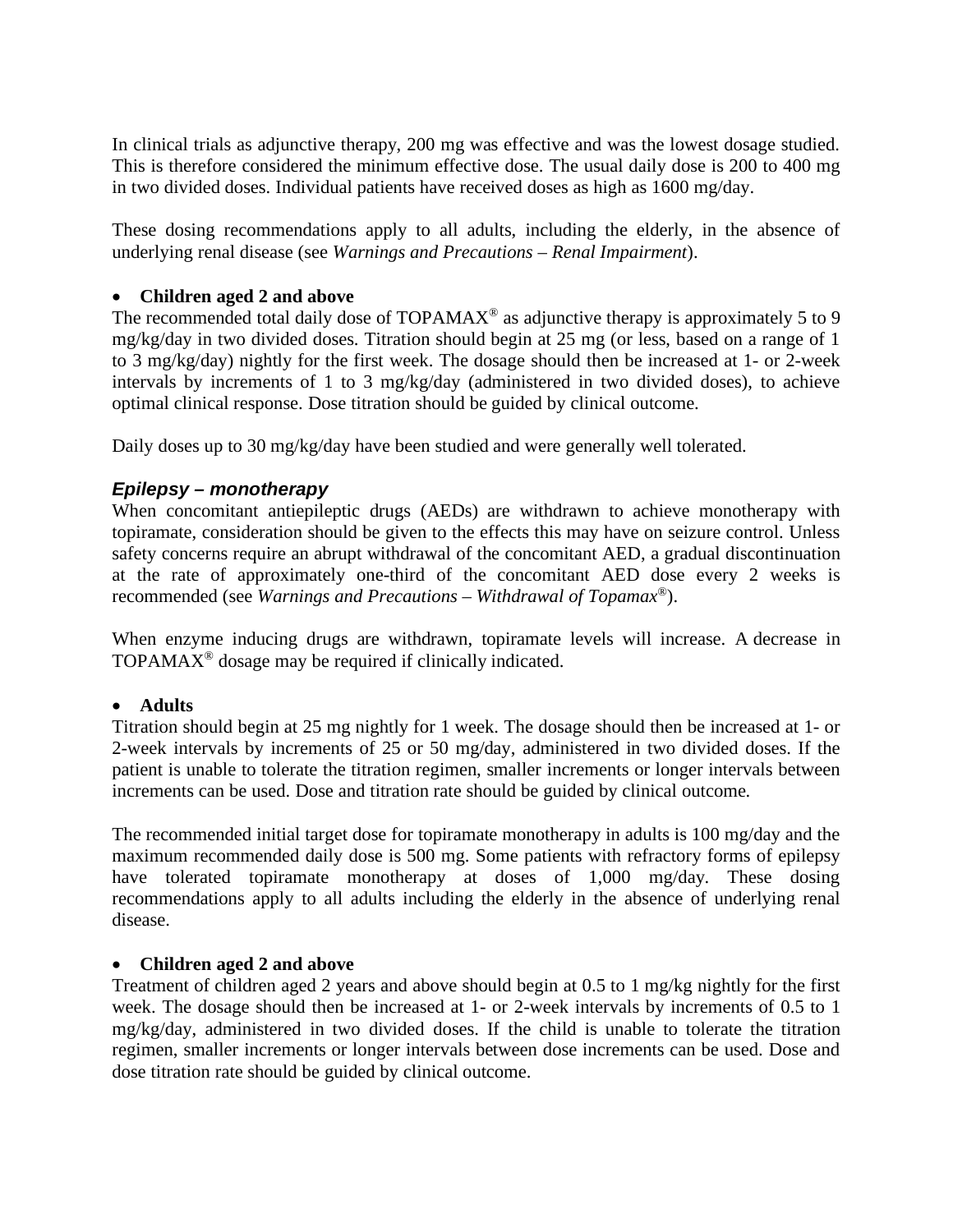The recommended initial target dose range for topiramate monotherapy in children aged two years and above is 3 to 6 mg/kg/day. Children with recently diagnosed partial onset seizures have received doses of up to 500 mg/day.

### *Migraine*

### • **Adults**

Titration should begin at 25 mg nightly for 1 week. The dosage should then be increased in increments of 25 mg/day administered at 1-week intervals. If the patient is unable to tolerate the titration regimen, longer intervals between dose adjustments can be used.

The recommended total daily dose of topiramate as treatment for prophylaxis of migraine headache is 100 mg/day administered in two divided doses. Some patients may experience a benefit at a total daily dose of 50 mg/day. Patients have received a total daily dose up to 200 mg/day. Dose and titration rate should be guided by clinical outcome.

# **Special populations**

### *Renal impairment*

Patients with renal impairment ( $CL_{CR}$  <70mL/min) may require a dose reduction. Half of the usual starting and maintenance dose is recommended (see *Pharmacokinetic Properties – Special populations, Renal impairment*).

Since  $TOPAMAX^{\circledast}$  is removed from plasma by hemodialysis, a supplemental dose of TOPAMAX® equal to approximately one-half the daily dose should be administered on hemodialysis days. The supplemental dose should be administered in divided doses at the beginning and completion of the hemodialysis procedure. The supplemental dose may differ based on the characteristics of the dialysis equipment being used (see *Pharmacokinetic Properties – Special populations, Renal impairment*).

### *Hepatic impairment*

Topiramate should be administered with caution in patients with hepatic impairment (see *Pharmacokinetic Properties – Special populations, Hepatic impairment*).

### **Administration**

TOPAMA $X^{\circ}$  (topiramate) is available in tablets for oral administration. It is recommended that TOPAMAX® tablets not be broken.

TOPAMA $X^{\circledcirc}$  can be taken without regard to meals.

### **Contraindications**

Hypersensitivity to any component of this product.

### **Warnings and Precautions Withdrawal of TOPAMAX®**

In patients with or without a history of seizures or epilepsy, AEDs including TOPAMAX<sup>®</sup> should be gradually withdrawn to minimize the potential for seizures or increased seizure frequency. In clinical trials, daily dosages were decreased in weekly intervals by 50 to 100 mg in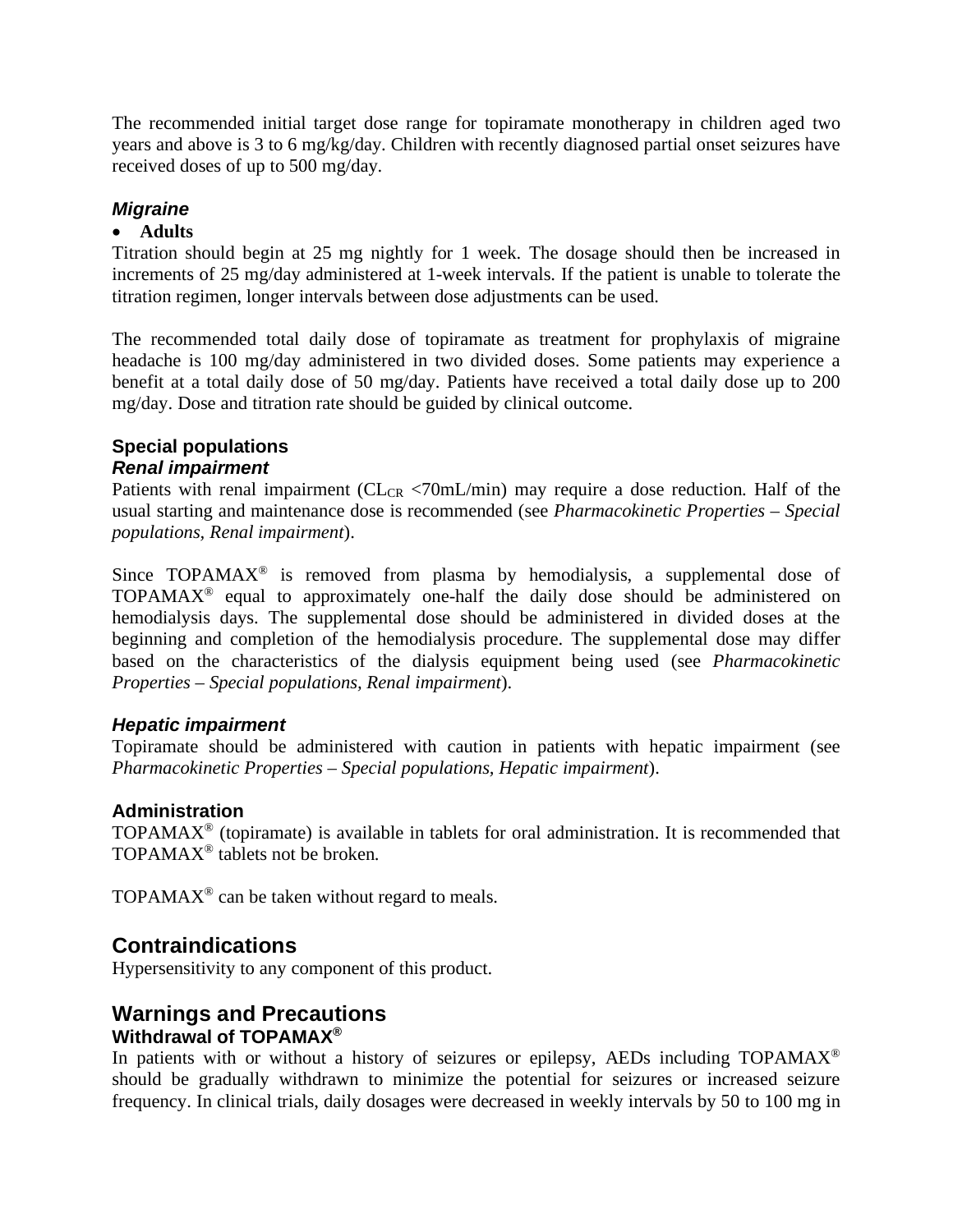adults with epilepsy and by 25 to 50 mg in adults receiving  $TOPAMAX^{\circledcirc}$  at doses up to 100 mg/day for migraine prophylaxis. In clinical trials of children, TOPAMAX® was gradually withdrawn over a 2 to 8 week period. In situations where rapid withdrawal of TOPAMAX<sup>®</sup> is medically required, appropriate monitoring is recommended.

### **Renal impairment**

The major route of elimination of unchanged topiramate and its metabolites is via the kidney. Renal elimination is dependent on renal function and is independent of age. Patients with moderate or severe renal impairment may take 10 to 15 days to reach steady-state plasma concentrations as compared to 4 to 8 days in patients with normal renal function.

As with all patients, the titration schedule should be guided by clinical outcome (i.e., seizure control, avoidance of side effects) with the knowledge that subjects with known renal impairment may require a longer time to reach steady-state at each dose (see *Dosage and Administration – Special populations, Renal impairment* and *Pharmacokinetic Properties – Special populations, Renal impairment*).

### **Hydration**

Oligohidrosis (decreased sweating) and anhidrosis have been reported in association with the use of topiramate. Decreased sweating and hyperthermia (rise in body temperature) may occur especially in young children exposed to high ambient temperatures (see *Adverse Reactions*).

Adequate hydration while using topiramate is very important. Hydration can reduce the risk of nephrolithiasis (see *Warnings and Precautions - Nephrolithiasis*). Proper hydration prior to and during activities such as exercise or exposure to warm temperatures may reduce the risk of heatrelated adverse events (see *Adverse Reactions*).

### **Mood disturbances/depression**

An increased incidence of mood disturbances and depression has been observed during topiramate treatment.

### **Suicide/suicidal ideation**

AEDs, including TOPAMAX®, increase the risk of suicidal thoughts or behavior in patients taking these drugs for any indication. A meta-analysis of randomized placebo-controlled trials of AEDs has shown an increased risk of suicidal ideation and behavior (0.43% on AEDs versus 0.24% on placebo). The mechanism of this risk is not known.

In double-blind clinical trials, suicide related events (suicidal ideation, suicide attempts, and suicide) occurred at a frequency of 0.5% in topiramate treated patients (46 out of 8652 patients treated) compared to 0.2% treated with placebo (8 out of 4045 patients treated). One completed suicide was reported in a bipolar disorder double-blind trial in a patient on topiramate.

Patients therefore should be monitored for signs of suicidal ideation and behaviour and appropriate treatment should be considered. Patients (and, when appropriate, caregivers of patients) should be advised to seek immediate medical advice should signs of suicidal ideation or behaviour emerge.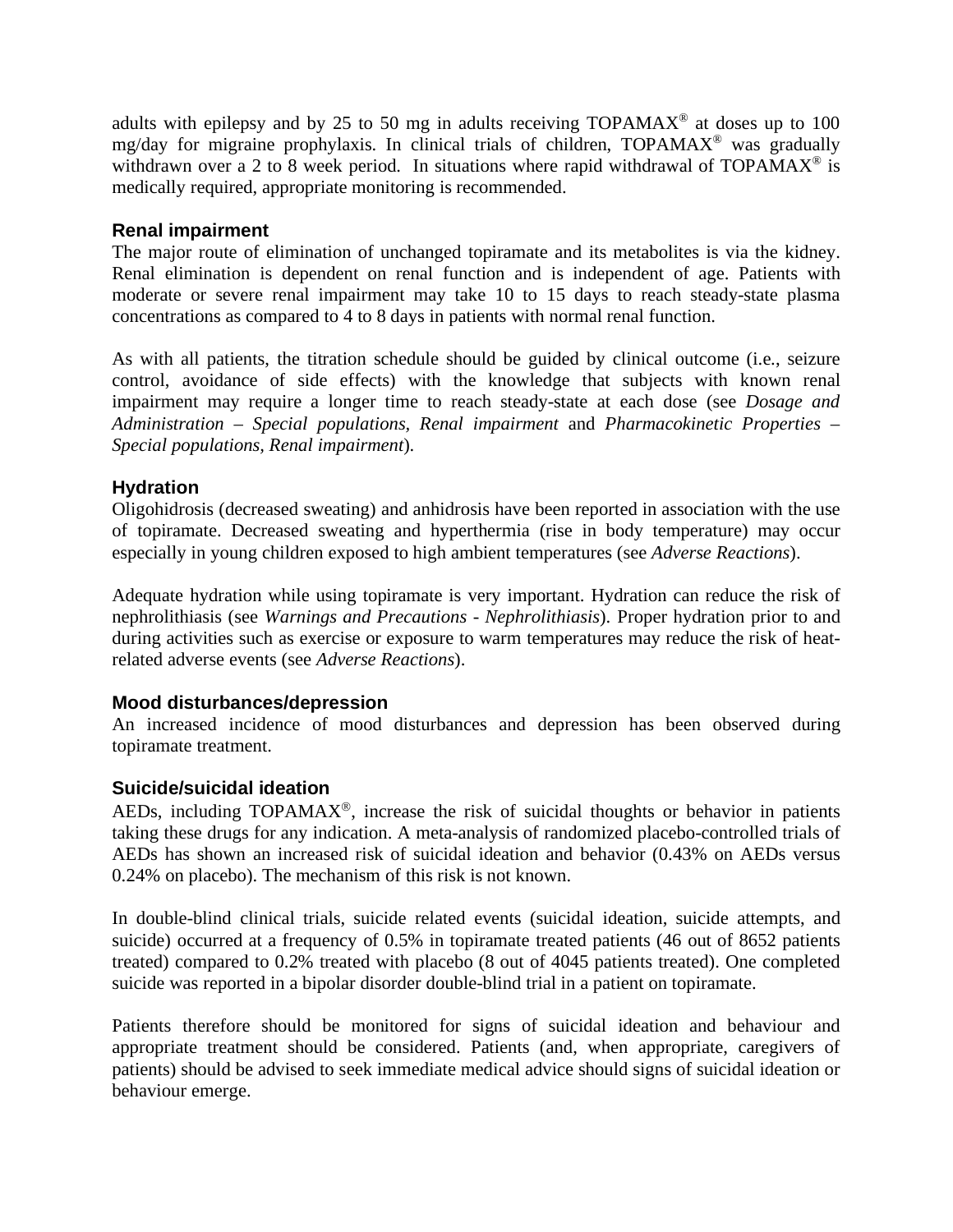### **Serious skin reactions**

Serious skin reactions (Stevens-Johnson Syndrome (SJS) and Toxic Epidermal Necrolysis (TEN)) have been reported in patients receiving TOPAMAX® (see *Adverse Reactions*). The majority of cases have occurred in patients concurrently taking other medications that are known to be associated with SJS and TEN. There have also been several cases in patients receiving monotherapy. It is recommended that patients be informed about the signs of serious skin reactions. If SJS or TEN are suspected, use of TOPAMAX® should be discontinued.

### **Nephrolithiasis**

Some patients, especially those with a predisposition to nephrolithiasis, may be at increased risk for renal stone formation and associated signs and symptoms such as renal colic, renal pain or flank pain.

Risk factors for nephrolithiasis include prior stone formation, a family history of nephrolithiasis and hypercalciuria (see *Warnings and Precautions – Metabolic acidosis and sequelae*). None of these risk factors can reliably predict stone formation during topiramate treatment. In addition, patients taking other medication associated with nephrolithiasis may be at increased risk (see *Interactions – Other forms of interactions, Agents predisposing to nephrolithiasis*).

### **Hepatic impairment**

In hepatically-impaired patients, topiramate should be administered with caution as the clearance of topiramate may be decreased (see *Dosage and Administration – Special populations, Hepatic impairment* and *Pharmacokinetic Properties – Special populations, Hepatic impairment*).

### **Acute myopia and secondary angle closure glaucoma syndrome**

A syndrome consisting of acute myopia associated with secondary angle closure glaucoma has been reported in patients receiving TOPAMAX®. Symptoms include acute onset of decreased visual acuity and/or ocular pain. Ophthalmologic findings can include some or all of the following: myopia, mydriasis, anterior chamber shallowing, ocular hyperemia (redness), choroidal detachments, retinal pigment epithelial detachments, macular striae, and increased intraocular pressure. This syndrome may be associated with supraciliary effusion resulting in anterior displacement of the lens and iris, with secondary angle closure glaucoma. Symptoms typically occur within 1 month of initiating  $TOPAMAX^{\circledcirc}$  therapy. In contrast to primary narrow angle glaucoma, which is rare under 40 years of age, secondary angle closure glaucoma associated with topiramate has been reported in pediatric patients as well as adults. Treatment includes discontinuation of TOPAMA $\vec{X}^{\circledast}$ , as rapidly as possible in the judgment of the treating physician, and appropriate measures to reduce intraocular pressure. These measures generally result in a decrease in intraocular pressure.

### **Visual field defects**

Visual field defects have been reported in patients receiving topiramate independent of elevated intraocular pressure. In clinical trials, most of these events were reversible after topiramate discontinuation. If visual problems occur at any time during topiramate treatment, consideration should be given to discontinuing the drug.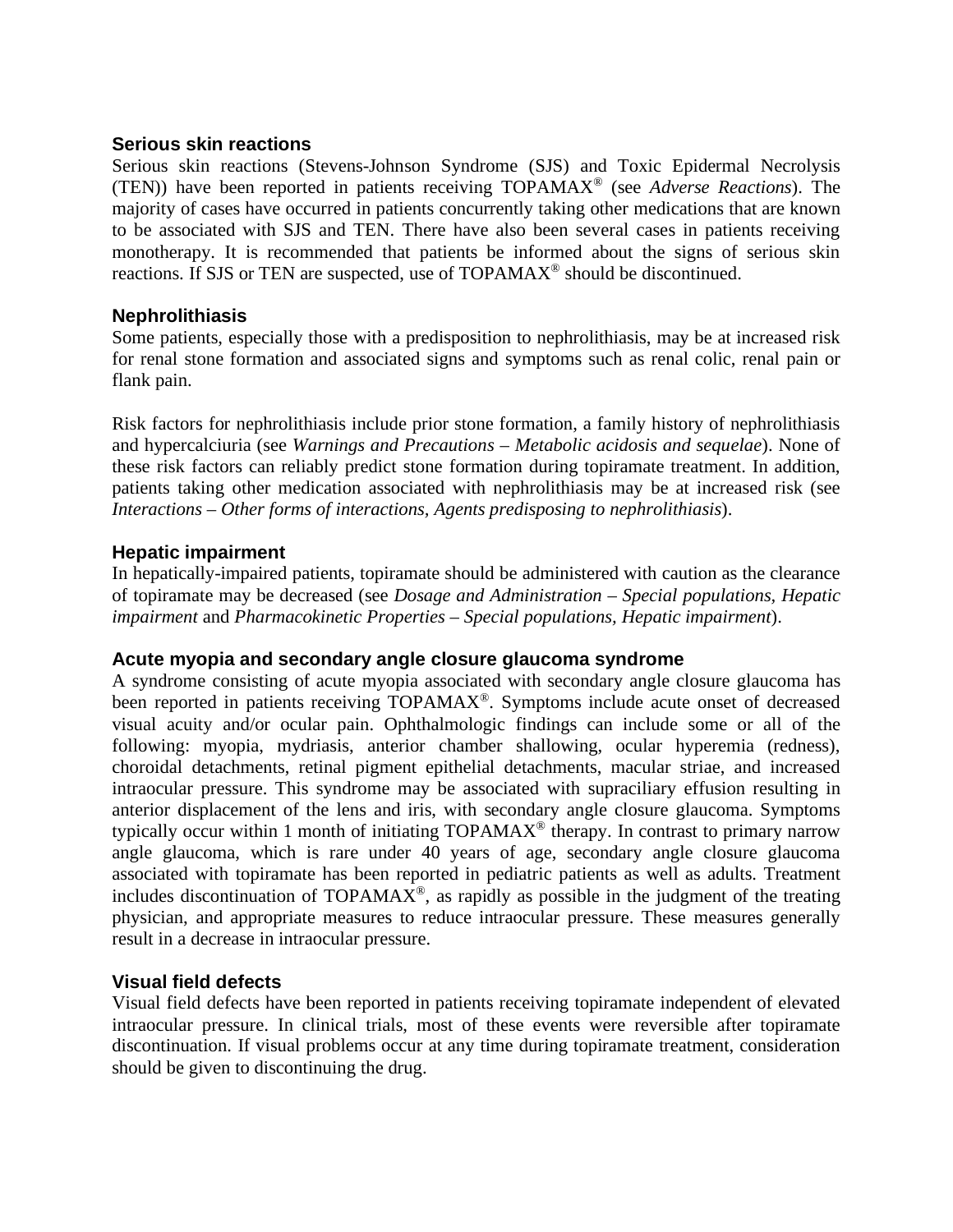### **Oligohidrosis and hyperthermia**

Oligohidrosis (decreased sweating), infrequently resulting in hospitalization, has been reported in association with  $TOPAMAX^{\circledast}$  use. Decrease sweating and an elevation in body temperature above normal characterized these cases. Some of these cases were reported after exposure to elevated environmental temperature. The majority of these reports have been in children. Patients, especially pediatric patients treated with TOPAMAX<sup>®</sup> should be monitored closely for evidence of decreased sweating and increased body temperature, especially in hot weather. Caution should be used when  $TOPAMAX^@$  is prescribed with other drugs that predispose patients to heat-related disorders; these drugs include, but are not limited to, other carbonic anhydrase inhibitors and drugs with anticholinergic activity.

### **Metabolic acidosis and sequelae**

Hyperchloremic, non-anion gap, metabolic acidosis (i.e. decreased serum bicarbonate below the normal reference range in the absence of respiratory alkalosis) is associated with topiramate treatment. This decrease in serum bicarbonate is due to the inhibitory effect of topiramate on renal carbonic anhydrase. Generally, the decrease in bicarbonate occurs early in treatment although it can occur at any time during treatment. These decreases are usually mild to moderate (average decrease of 4 mmol/L at doses of 100 mg/day or above in adults and at approximately 6mg/kg/day in pediatric patients. Rarely, patients have experienced decreases to values below 10mmol/L. Conditions or therapies that predispose to acidosis (such as renal disease, severe respiratory disorders, status epilepticus, diarrhea, surgery, ketogenic, diet or certain drugs) may be additive to the bicarbonate lowering effects of topiramate.

Chronic, untreated metabolic acidosis may increase the risk of nephrolithiasis or nephrocalcinosis (see *Warnings and Precautions - Nephrolithiasis*).

Chronic metabolic acidosis in pediatric patients can reduce growth rates. The effect of topiramate on growth and bone-related sequelae has not been systematically investigated in adult populations. A one year, open-label study in pediatric patients aged 6 to 15 years including 63 subjects with recent or new onset of epilepsy was conducted to assess the effects of topiramate (28 subjects) versus levetiracetam on growth, development, and bone mineralization. Continued growth was observed in both treatment groups but the topiramate group showed statistically significant reductions in mean annual change from baseline in body weight and bone mineral density compared to the levetiracetam group. A similar trend was also observed for height and height velocity but were not statistically significant. Growth-related changes were not clinically significant nor treatment limiting. Other confounding factors cannot be excluded.

Depending on underlying conditions, appropriate evaluation including serum bicarbonate levels is recommended with topiramate therapy. If metabolic acidosis develops and persists, consideration should be given to reducing the dose or discontinuing topiramate (use dose tapering).

### **Hyperammonemia and encephalopathy**

Hyperammonemia with or without encephalopathy has been reported with topiramate treatment (see *Adverse Reactions*). The risk for hyperammonemia with topiramate appears dose-related.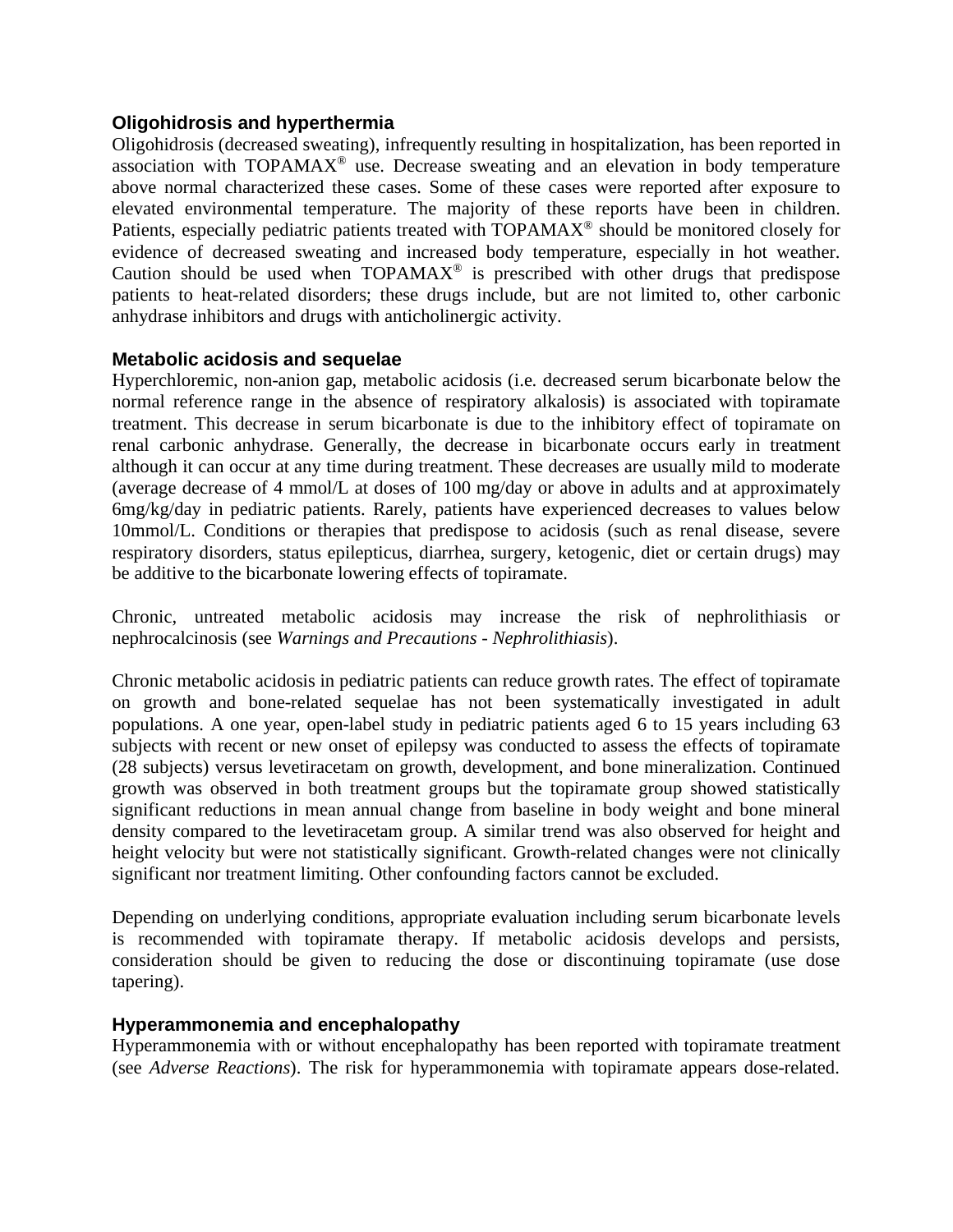Hyperammonemia has been reported more frequently when topiramate is used concomitantly with valproic acid (see *Interactions*).

Clinical symptoms of hyperammonemic encephalopathy often include acute alterations in level of consciousness and/or cognitive function with lethargy. In most cases, hyperammonemic encephalopathy abated with discontinuation of treatment. In patients who develop unexplained lethargy, or changes in mental status associated with topiramate monotherapy or adjunctive therapy, it is recommended to consider hyperammonemic encephalopathy and measuring ammonia levels.

### **Women of childbearing potential**

TOPAMAX<sup>®</sup> may cause fetal harm when administered to a pregnant woman. There is an increased risk of pre-term labor and premature delivery associated with the use of AEDs, including topiramate.

TOPAMAX® should be used during pregnancy only if the potential benefit justifies the potential risk to the fetus (see *Pregnancy and Breast Feeding*).

### **Nutritional supplementation**

A dietary supplement or increased food intake may be considered if the patient is losing weight while on this medication.

### **Interactions**

For purposes of this section, a no effect dose is defined as  $a \le 15\%$  change.

### **Effects of TOPAMAX® on Other AEDs**

The addition of  $TOPAMAX^@$  to other AEDs (phenytoin, carbamazepine, valproic acid, phenobarbital, primidone) has no effect on their steady-state plasma concentrations, except in the occasional patient, where the addition of  $TOPAMAX^@$  to phenytoin may result in an increase of plasma concentrations of phenytoin. This is possibly due to inhibition of a specific enzyme polymorphic isoform CYP2C19. Consequently, any patient on phenytoin showing clinical signs or symptoms of toxicity should have phenytoin levels monitored.

A pharmacokinetic interaction study of patients with epilepsy indicated the addition of topiramate to lamotrigine had no effect on steady state plasma concentration of lamotrigine at topiramate doses of 100 to 400mg/day. In addition, there was no change in steady state plasma concentration of topiramate during or after removal of lamotrigine treatment (mean dose of 327 mg/day).

### **Effects of Other AEDs on TOPAMAX®**

Phenytoin and carbamazepine decrease the plasma concentration of TOPAMAX®. The addition or withdrawal of phenytoin or carbamazepine to TOPAMAX® therapy may require an adjustment in dosage of the latter. This should be done by titrating to clinical effect. The addition or withdrawal of valproic acid does not produce clinically significant changes in plasma concentrations of TOPAMAX® and, therefore, does not warrant dosage adjustment of TOPAMAX®. The results of these interactions are summarized below: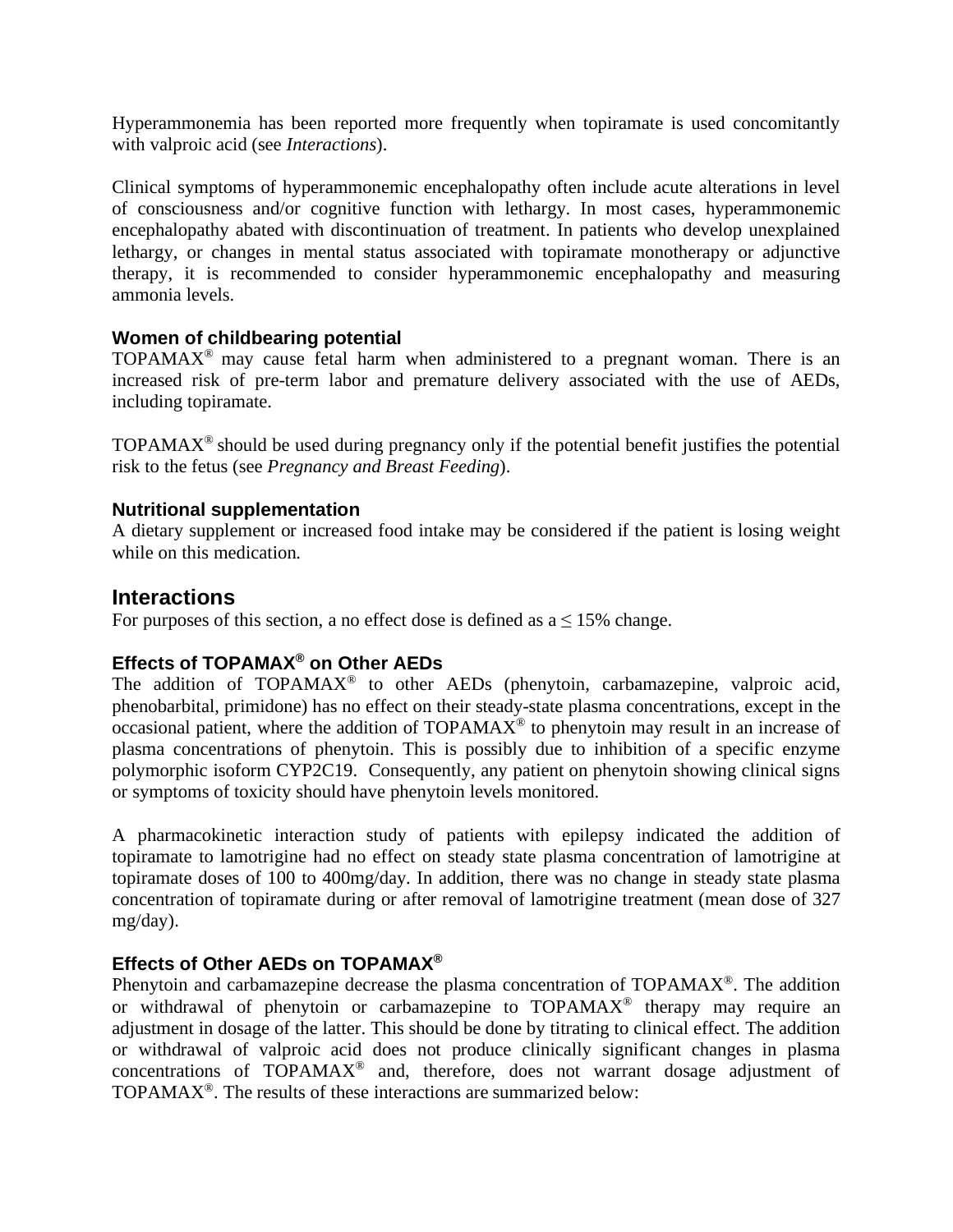| <b>AED</b> Coadministered |                                                       | <b>AED</b> Concentration                               | TOPAMAX <sup>®</sup> Concentration |  |
|---------------------------|-------------------------------------------------------|--------------------------------------------------------|------------------------------------|--|
|                           |                                                       |                                                        |                                    |  |
| Phenytoin                 |                                                       | $\leftrightarrow^{**}$                                 | $\downarrow$ (48%)                 |  |
| Carbamazepine (CBZ)       |                                                       | $\leftrightarrow$                                      | $\downarrow$ (40%)                 |  |
| Valproic acid             |                                                       | $\leftrightarrow$                                      | $\leftrightarrow$                  |  |
| Lamotrigine               |                                                       | $\leftrightarrow$                                      | $\leftrightarrow$                  |  |
| Phenobarbital             |                                                       | $\leftrightarrow$                                      | <b>NS</b>                          |  |
| Primidone                 |                                                       | $\leftrightarrow$                                      | <b>NS</b>                          |  |
| $\leftrightarrow$         |                                                       | No effect on plasma concentration $(\leq 15\%$ change) |                                    |  |
| $***$                     | Plasma concentrations increase in individual patients |                                                        |                                    |  |
|                           | Plasma concentrations decrease                        |                                                        |                                    |  |
| <b>NS</b>                 | Not studied                                           |                                                        |                                    |  |

AED = antiepileptic drug

### **Other drug interactions** *Digoxin*

In a single-dose study, serum digoxin area under plasma concentration curve (AUC) decreased 12% due to concomitant administration of TOPAMAX®. The clinical relevance of this observation has not been established. When TOPAMAX® is added or withdrawn in patients on digoxin therapy, careful attention should be given to the routine monitoring of serum digoxin.

### *Central nervous system (CNS) depressants*

Concomitant administration of TOPAMAX® and alcohol or other CNS depressant drugs has not been evaluated in clinical studies. It is recommended that TOPAMAX<sup>®</sup> not be used concomitantly with alcohol or other CNS depressant drugs.

### *Oral contraceptives*

In a pharmacokinetic interaction study in healthy volunteers with a concomitantly administered combination oral contraceptive product containing 1 mg norethindrone (NET) plus 35 mcg ethinyl estradiol (EE),  $TOPAMAX^{\circledast}$  given in the absence of other medications at doses of 50 to 200 mg/day was not associated with statistically significant changes in mean exposure (AUC) to either component of the oral contraceptive. In another study, exposure to EE was statistically significantly decreased at doses of 200, 400, and 800 mg/day (18%, 21% and 30%, respectively) when given as adjunctive therapy in patients taking valproic acid. In both studies,  $TOPAMAX^@$ (50 mg/day to 800 mg/day) did not significantly affect exposure to NET. Although there was a dose dependent decrease in EE exposure for doses between 200-800 mg/day, there was no significant dose dependent change in EE exposure for doses of 50-200 mg/day. The clinical significance of the changes observed is not known. The possibility of decreased contraceptive efficacy and increased breakthrough bleeding should be considered in patients taking combination oral contraceptive products with  $\overline{TOPAMAX}^{\circledR}$ . Patients taking estrogen containing contraceptives should be asked to report any change in their bleeding patterns. Contraceptive efficacy can be decreased even in the absence of breakthrough bleeding.

### *Lithium*

In healthy volunteers, there was an observed reduction (18% for AUC) in systemic exposure for lithium during concomitant administration with topiramate 200 mg/day. In patients with bipolar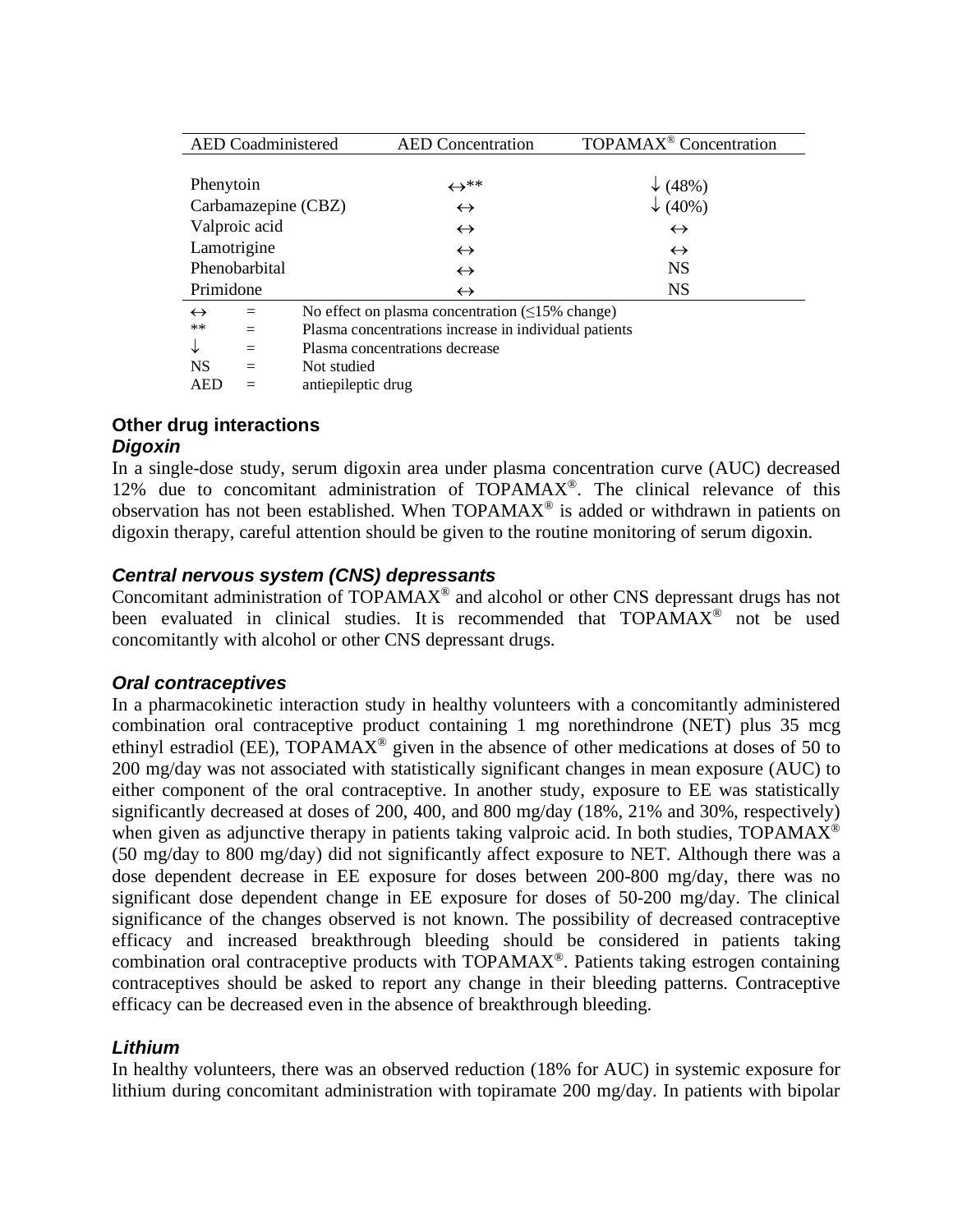disorder, the pharmacokinetics of lithium were unaffected during treatment with topiramate at doses of 200 mg/day; however, there was an observed increase in systemic exposure (26% for AUC) following topiramate doses of up to 600 mg/day. Lithium levels should be monitored when co-administered with topiramate.

### *Risperidone*

Drug-drug interaction studies conducted under single and multiple dose conditions in healthy volunteers and patients with bipolar disorder yielded similar results. When administered concomitantly with topiramate at escalating doses of 100, 250 and 400 mg/day there was a reduction in risperidone (administered at doses ranging from 1 to 6 mg/day) systemic exposure (16% and 33% for steady-state AUC at the 250 and 400 mg/day doses, respectively). Minimal alterations in the pharmacokinetics of the total active moiety (risperidone plus 9 hydroxyrisperidone) and no alterations for 9-hydroxyrisperidone were observed. There were no clinically significant changes in the systemic exposure of the risperidone total active moiety or of topiramate, therefore this interaction is not likely to be of clinical significance.

### *Hydrochlorothiazide (HCTZ)*

A drug-drug interaction study conducted in healthy volunteers evaluated the steady-state pharmacokinetics of HCTZ (25 mg every 24h) and topiramate (96 mg every 12h) when administered alone and concomitantly. The results of this study indicate that topiramate  $C_{\text{max}}$ increased by 27% and AUC increased by 29% when HCTZ was added to topiramate. The clinical significance of this change is unknown. The addition of HCTZ to topiramate therapy may require an adjustment of the topiramate dose. Clinical laboratory results indicated decreases in serum potassium after topiramate or HCTZ administration, which were greater when HCTZ and topiramate were administered in combination.

### *Metformin*

A drug-drug interaction study conducted in healthy volunteers evaluated the steady-state pharmacokinetics of metformin and topiramate in plasma when metformin was given alone and when metformin and topiramate were given simultaneously. The results of this study indicated that metformin mean  $C_{\text{max}}$  and mean  $AUC_{0-12h}$  increased by 18% and 25%, respectively, while mean CL/F decreased 20% when metformin was co-administered with topiramate. Topiramate did not affect metformin t<sub>max</sub>. The clinical significance of the effect of topiramate on metformin pharmacokinetics is unclear. Oral plasma clearance of topiramate appears to be reduced when administered with metformin. The extent of change in the clearance is unknown. The clinical significance of the effect of metformin on topiramate pharmacokinetics is unclear. When TOPAMAX® is added or withdrawn in patients on metformin therapy, careful attention should be given to the routine monitoring for adequate control of their diabetic disease state.

### *Pioglitazone*

A drug-drug interaction study conducted in healthy volunteers evaluated the steady-state pharmacokinetics of topiramate and pioglitazone when administered alone and concomitantly. A 15% decrease in the  $AUC_{t,ss}$  of pioglitazone with no alteration in  $C_{max,ss}$  was observed. This finding was not statistically significant. In addition, a 13% and 16% decrease in  $C_{\text{max,ss}}$  and AUC<sub>t,ss</sub> respectively, of the active hydroxy-metabolite was noted as well as a 60% decrease in  $C<sub>max,ss</sub>$  and  $AUC<sub>t,ss</sub>$  of the active keto-metabolite. The clinical significance of these findings is not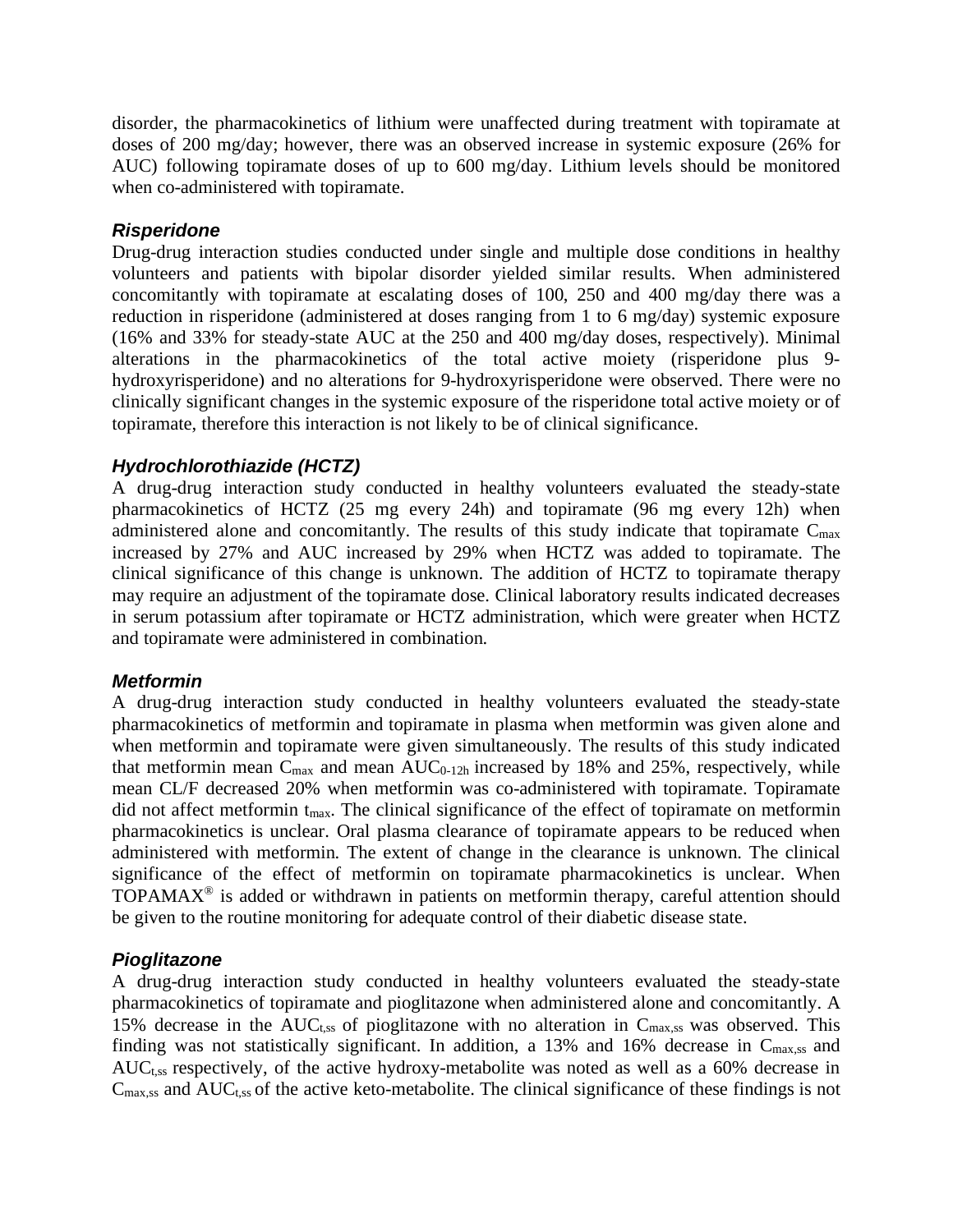known. When TOPAMA $X^{\circledast}$  is added to pioglitazone therapy or pioglitazone is added to TOPAMAX<sup>®</sup> therapy, careful attention should be given to the routine monitoring of patients for adequate control of their diabetic disease state.

### *Glyburide*

A drug-drug interaction study conducted in patients with type 2 diabetes evaluated the steadystate pharmacokinetics of glyburide (5mg/day) alone and concomitantly with topiramate (150 mg/day). There was a 25% reduction in glyburide  $AUC_{24}$  during topiramate administration. Systemic exposure of the active metabolites, 4-trans-hydroxy-glyburide (M1) and 3-cishydroxyglyburide (M2), were also reduced by 13% and 15%, respectively. The steady-state pharmacokinetics of topiramate were unaffected by concomitant administration of glyburide. When topiramate is added to glyburide therapy or glyburide is added to topiramate therapy, careful attention should be given to the routine monitoring of patients for adequate control of their diabetic disease state.

### **Other forms of interactions**

### *Agents predisposing to nephrolithiasis*

 $TOPAMAX<sup>®</sup>$ , when used concomitantly with other agents predisposing to nephrolithiasis, may increase the risk of nephrolithiasis. While using TOPAMAX®, agents like these should be avoided since they may create a physiological environment that increases the risk of renal stone formation.

### *Valproic acid*

Concomitant administration of topiramate and valproic acid has been associated with hyperammonemia with or without encephalopathy in patients who have tolerated either drug alone. In most cases, symptoms and signs abated with discontinuation of either drug (see Warnings and Precautions and Adverse Reactions). This adverse reaction is not due to a pharmacokinetic interaction.

Hypothermia, defined as an unintentional drop in body core temperature to  $\langle 35^{\circ}$ C, has been reported in association with concomitant use of topiramate and valproic acid (VPA) both in conjunction with hyperammonemia and in the absence of hyperammonemia. This adverse event in patients using concomitant topiramate and valproate can occur after starting topiramate treatment or after increasing the daily dose of topiramate.

### *Vitamin K-antagonist anticoagulant medications*

Decreased Prothrombin Time/International Normalized Ratio (PT/INR) responses have been reported following concomitant administration of topiramate with vitamin K-antagonist anticoagulant medications. Closely monitor INR during concomitant administration of topiramate therapy with vitamin K-antagonist anticoagulant medications.

### *Additional pharmacokinetic drug interaction studies*

Clinical studies have been conducted to assess the potential pharmacokinetic drug interaction between topiramate and other agents. The changes in  $C_{\text{max}}$  or AUC as a result of the interactions are summarized below. The second column (concomitant drug concentrations) describes what happens to the concentration of the concomitant drug listed in the first column when topiramate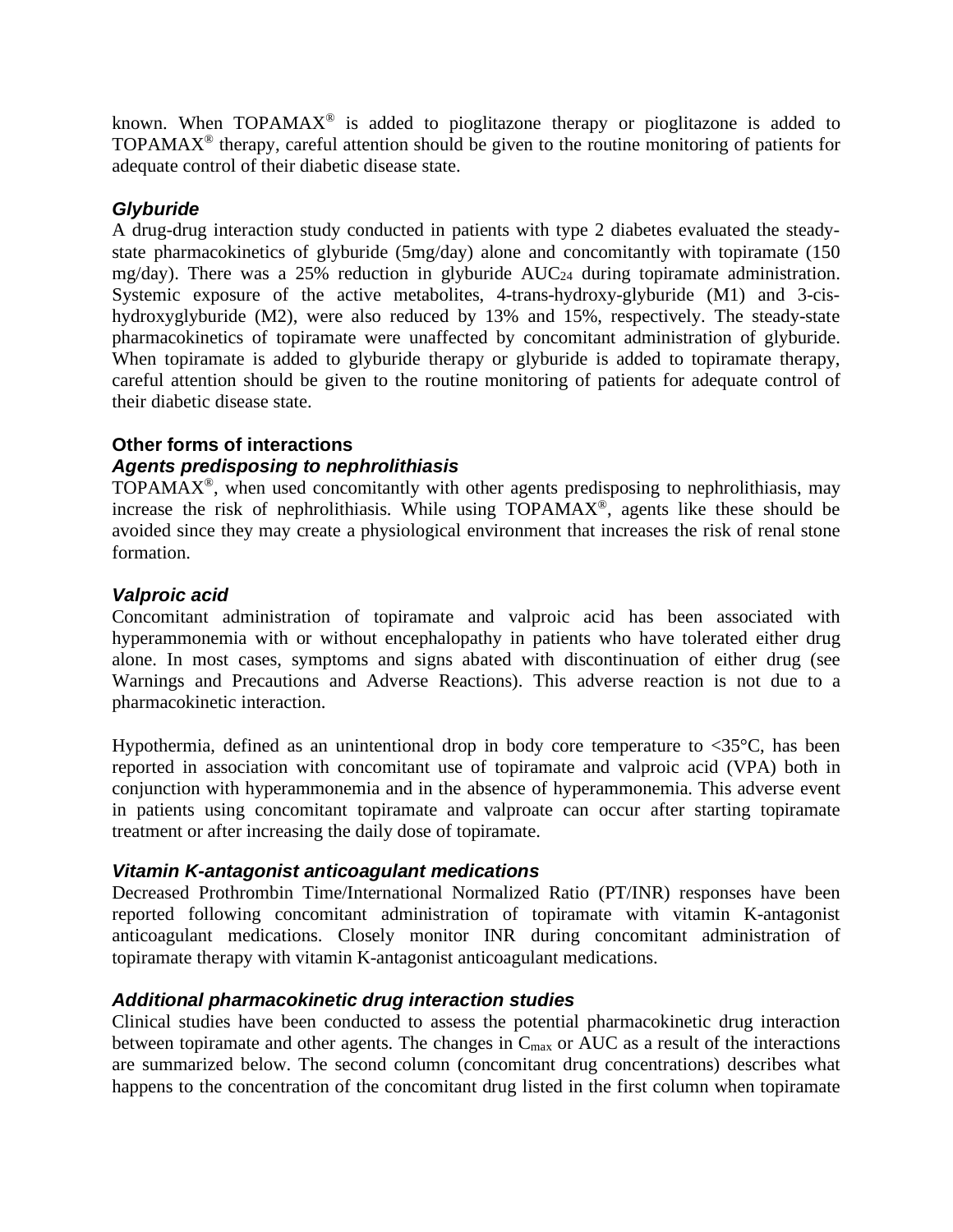|                                              | <b>Summary of Results from Additional Clinical Pharmacokinetic Drug Interaction Studies</b>                                                                                                    |                                                                                                                             |  |  |  |  |  |  |
|----------------------------------------------|------------------------------------------------------------------------------------------------------------------------------------------------------------------------------------------------|-----------------------------------------------------------------------------------------------------------------------------|--|--|--|--|--|--|
| <b>Concomitant Drug</b>                      | <b>Concomitant Drug</b><br>Concentration <sup>a</sup>                                                                                                                                          | <b>Topiramate Concentration</b> <sup>a</sup>                                                                                |  |  |  |  |  |  |
| Amitriptyline                                | $\leftrightarrow$<br>20% increase in $C_{\text{max}}$ and AUC of<br>nortriptyline metabolite                                                                                                   | <b>NS</b>                                                                                                                   |  |  |  |  |  |  |
| Dihydroergotamine (Oral<br>and Subcutaneous) | $\leftrightarrow$                                                                                                                                                                              | $\leftrightarrow$                                                                                                           |  |  |  |  |  |  |
| Haloperidol                                  | $\leftrightarrow$<br>31% increase in AUC of the reduced<br>metabolite                                                                                                                          | <b>NS</b>                                                                                                                   |  |  |  |  |  |  |
| Propranolol                                  | $\leftrightarrow$<br>17% increase in C <sub>max</sub> for 4-OH<br>propranolol (TPM 50mg q12h)                                                                                                  | 9% and 16% increase in $C_{\text{max}}$ , 9%<br>and 17% increase in AUC (40mg<br>and 80mg propranolol q12h<br>respectively) |  |  |  |  |  |  |
| Sumatriptan (Oral and<br>Subcutaneous)       | $\leftrightarrow$                                                                                                                                                                              | <b>NS</b>                                                                                                                   |  |  |  |  |  |  |
| Pizotifen                                    | $\leftrightarrow$                                                                                                                                                                              | $\leftrightarrow$                                                                                                           |  |  |  |  |  |  |
| Diltiazem                                    | 25% decrease in AUC of diltiazem and<br>18% decrease in DEA, and $\leftrightarrow$ for<br>$DEM*$                                                                                               | 20% increase in AUC                                                                                                         |  |  |  |  |  |  |
| Venlafaxine                                  | $\leftrightarrow$                                                                                                                                                                              | $\leftrightarrow$                                                                                                           |  |  |  |  |  |  |
| Flunarizine                                  | 16% increase in AUC<br>(TPM 50 mg q12h) $^{\rm b}$                                                                                                                                             | $\leftrightarrow$                                                                                                           |  |  |  |  |  |  |
| $\leftrightarrow$                            | a<br>$=$ % values are the changes in treatment mean C <sub>max</sub> or AUC with respect to monotherapy<br>= No effect on $C_{\text{max}}$ and AUC ( $\leq$ 15% change) of the parent compound |                                                                                                                             |  |  |  |  |  |  |

is added. The third column (topiramate concentration) describes how the coadministration of a drug listed in the first column modifies the concentration of topiramate.

\*DEA = Des acetyl diltiazem, DEM = N-demethyl diltiazem<br>  $\frac{b}{b}$  = Elunarizine ALIC increased 14% in subjects taking

 $b =$  Flunarizine AUC increased 14% in subjects taking flunarizine alone. Increase in exposure may be attributed to accumulation during achievement of steady state.

# **Pregnancy and Breast-feeding**

### **Pregnancy**

 $NS = Not studied$ 

Studies in animals have shown reproductive toxicity (see *Non-Clinical Information – Reproductive and Developmental Toxicology*). As with other AEDs, topiramate was teratogenic in mice, rats and rabbits. In rats, topiramate crosses the placental barrier. In humans, topiramate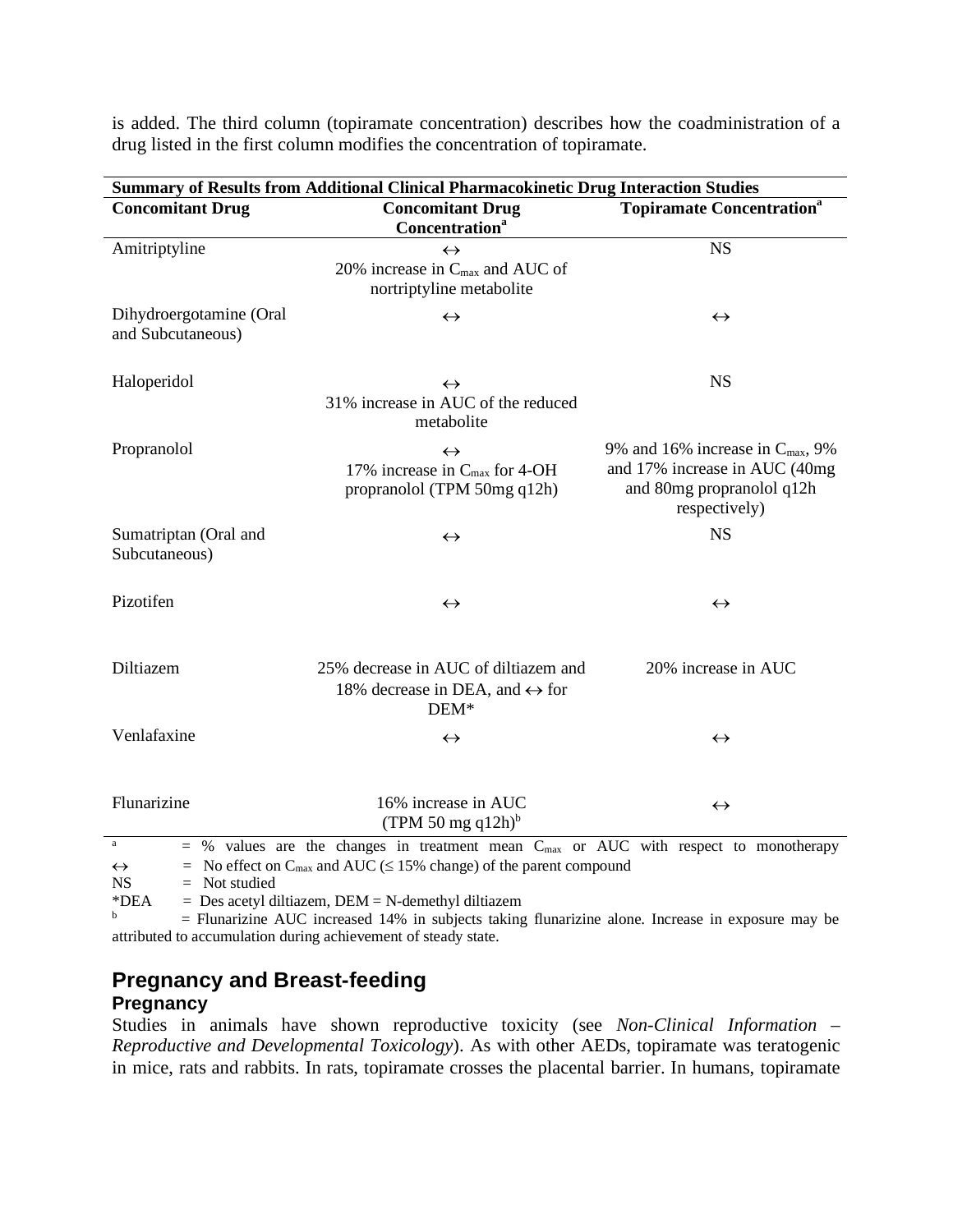crosses the placenta and similar concentrations have been reported in the umbilical cord and maternal blood.

There are no adequate and well-controlled studies using  $TOPAMAX^{\circledcirc}$  in pregnant women.

 $TOPAMAX<sup>®</sup>$  can cause fetal harm when administered to a pregnant woman. Data from pregnancy registries indicate that infants exposed to topiramate in utero have an increased risk of congenital malformations (e.g., craniofacial defects, such as cleft lip/palate, hypospadias, and anomalies involving various body systems). This has been reported with topiramate monotherapy and topiramate as part of a polytherapy regimen.

Data from the North American Antiepileptic Drug (NAAED) Pregnancy Registry indicate an increased risk of oral clefts in infants exposed to topiramate monotherapy during the first trimester of pregnancy. The prevalence of oral clefts was 1.2% compared to a prevalence of 0.39% - 0.46% in infants exposed to other AEDs, and a prevalence of 0.12% in infants of mothers without epilepsy or treatment with other AEDs. For comparison, the Centers for Disease Control and Prevention (CDC) reviewed available data on oral clefts in the United States and found a similar background rate of 0.17%. The relative risk of oral clefts in topiramate-exposed pregnancies in the NAAED Pregnancy Registry was 9.6 (95% Confidence Interval  $=$  CI 3.6 – 25.7) as compared to the risk in a background population of untreated women. The UK Epilepsy and Pregnancy Register reported a similarly increased prevalence of oral clefts of 3.2% among infants exposed to topiramate monotherapy. The observed rate of oral clefts was 16 times higher than the background rate in the UK, which is approximately 0.2%.

In addition, data from other studies indicate that, compared with monotherapy, there is an increased risk of teratogenic effects associated with the use of AEDs in combination therapy. The risk has been observed in all doses and effects were reported to be dose-dependent. In women treated with topiramate who have had a child with a congenital malformation, there appears to be an increased risk of malformations in subsequent pregnancies when exposed to topiramate. There is an increased risk of pre-term labor and premature delivery associated with the use of AEDs, including topiramate.

Compared with a reference group not taking AEDs, registry data for TOPAMAX® monotherapy showed a higher prevalence of low birth weight (<2500 grams). One pregnancy registry reported an increased frequency of infants who were small for gestational age (SGA; defined as birth weight below the 10th percentile corrected for their gestational age, stratified by sex) among those exposed to topiramate monotherapy *in utero*. SGA has been observed in all doses and is dose-dependent. The prevalence of SGA is greater in women who received higher doses of topiramate during pregnancy. In addition, the prevalence of SGA for women who continued topiramate use later in pregnancy is higher compared to women who stopped its use before the third trimester. The long-term consequences of the SGA findings could not be determined. The potential association between topiramate and low birth weight and SGA cannot be ruled out although there is insufficient data at this point in time to establish causation.

TOPAMAX® should be used during pregnancy only if the potential benefit justifies the potential risk to the fetus. In treating and counseling women of childbearing potential, the prescribing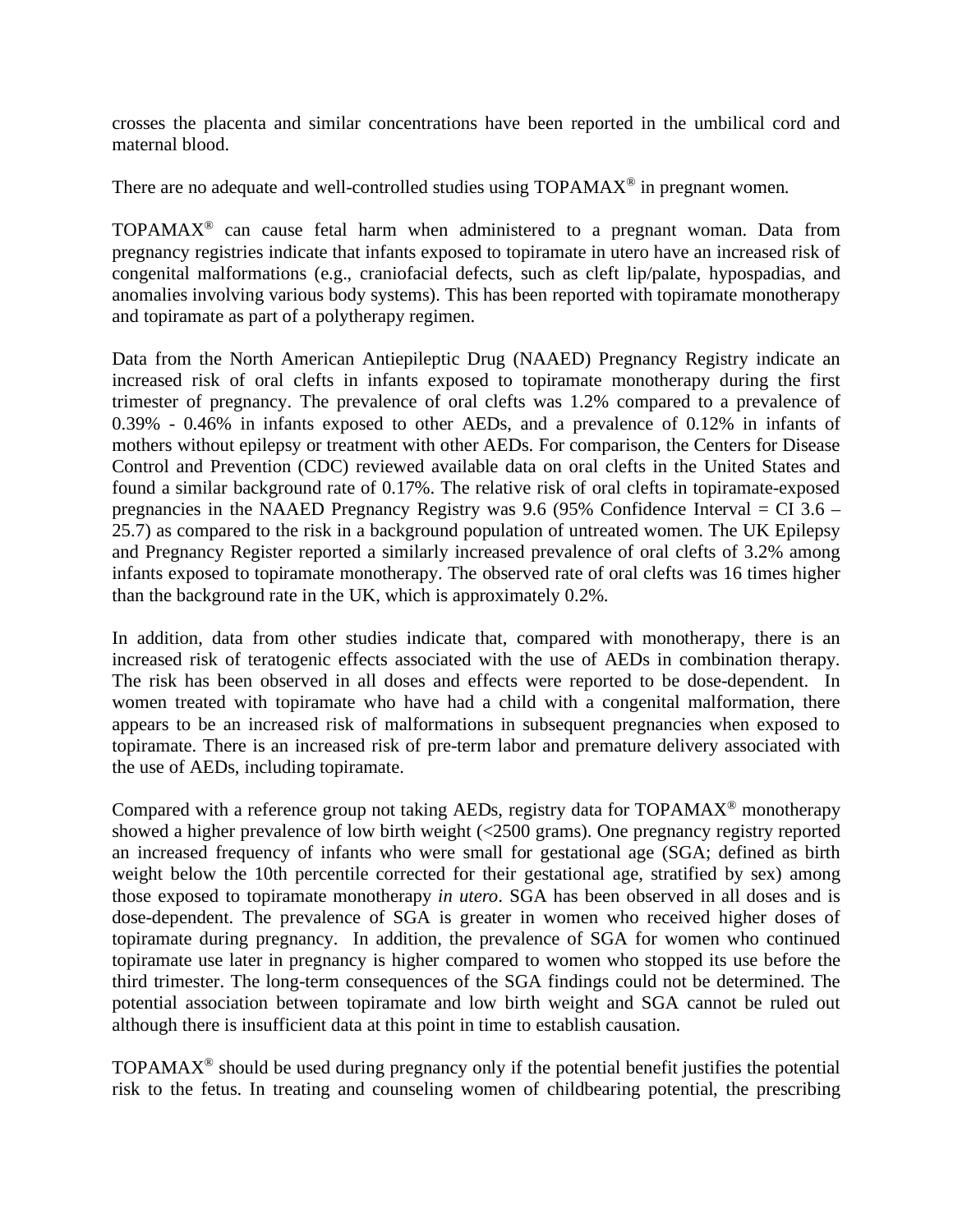physician should weigh the benefits of therapy against the risks and consider alternative therapeutic options. If this drug is used during pregnancy or if the patient becomes pregnant while taking this drug, the patient should be apprised of the potential hazard to the fetus.

### **Breast-feeding**

Topiramate is excreted in the milk of lactating rats. The excretion of topiramate in human milk has not been evaluated in controlled studies. Limited observations in patients suggest an extensive excretion of topiramate into breast milk. Diarrhea and somnolence have been reported in breastfed infants whose mothers receive topiramate treatment. Therefore, a decision should be made whether to discontinue breast-feeding or to discontinue the drug, taking into account the benefit of breast-feeding for the child and the benefit of the drug to the mother.

# **Effects on Ability to Drive and Use Machines**

TOPAMAX® acts on the central nervous system and may produce drowsiness, dizziness or other related symptoms. It may also cause visual disturbances and/or blurred vision. These adverse events could potentially be dangerous in patients driving a vehicle or operating machinery, particularly until such time as the individual patient's experience with the drug is established.

# **Adverse Reactions**

Throughout this section, adverse reactions are presented. Adverse reactions are adverse events that were considered to be reasonably associated with the use of topiramate based on the comprehensive assessment of the available adverse event information. A causal relationship with topiramate usually cannot be reliably established in individual cases. Further, because clinical trials are conducted under widely varying conditions, adverse reaction rates observed in the clinical trials of a drug cannot be directly compared to rates in the clinical trials of another drug and may not reflect the rates observed in clinical practice.

### **Clinical trial data**

The safety of TOPAMAX<sup>®</sup> was evaluated from a clinical trial database consisting of  $4111$ patients (3182 on TOPAMAX® and 929 on placebo) who participated in 20 double-blind trials and 2847 patients who participated in 34 open-label trials, respectively, for the treatment of primary generalized tonic-clonic seizures, partial onset seizures, seizures associated with Lennox-Gastaut syndrome, newly or recently diagnosed epilepsy or migraine. The information presented in this section was derived from pooled data.

The majority of all adverse reactions were mild to moderate in severity.

### *Double-blind, placebo-controlled data, adjunctive epilepsy trials – adult patients*

Adverse reactions reported in  $\geq$ 1% of TOPAMAX<sup>®</sup>-treated adult patients in double-blind, placebo-controlled adjunctive epilepsy trials are shown in Table 1. Adverse reactions that had an incidence >5% in the recommended dose range (200 to 400 mg/day) in adults in double-blind, placebo-controlled adjunctive epilepsy studies in descending order of frequency included somnolence, dizziness, fatigue, irritability, weight decreased, bradyphrenia, paresthesias, diplopia, coordination abnormal, nausea, nystagmus, lethargy, anorexia, dysarthria, vision blurred, decreased appetite, memory impairment and diarrhea.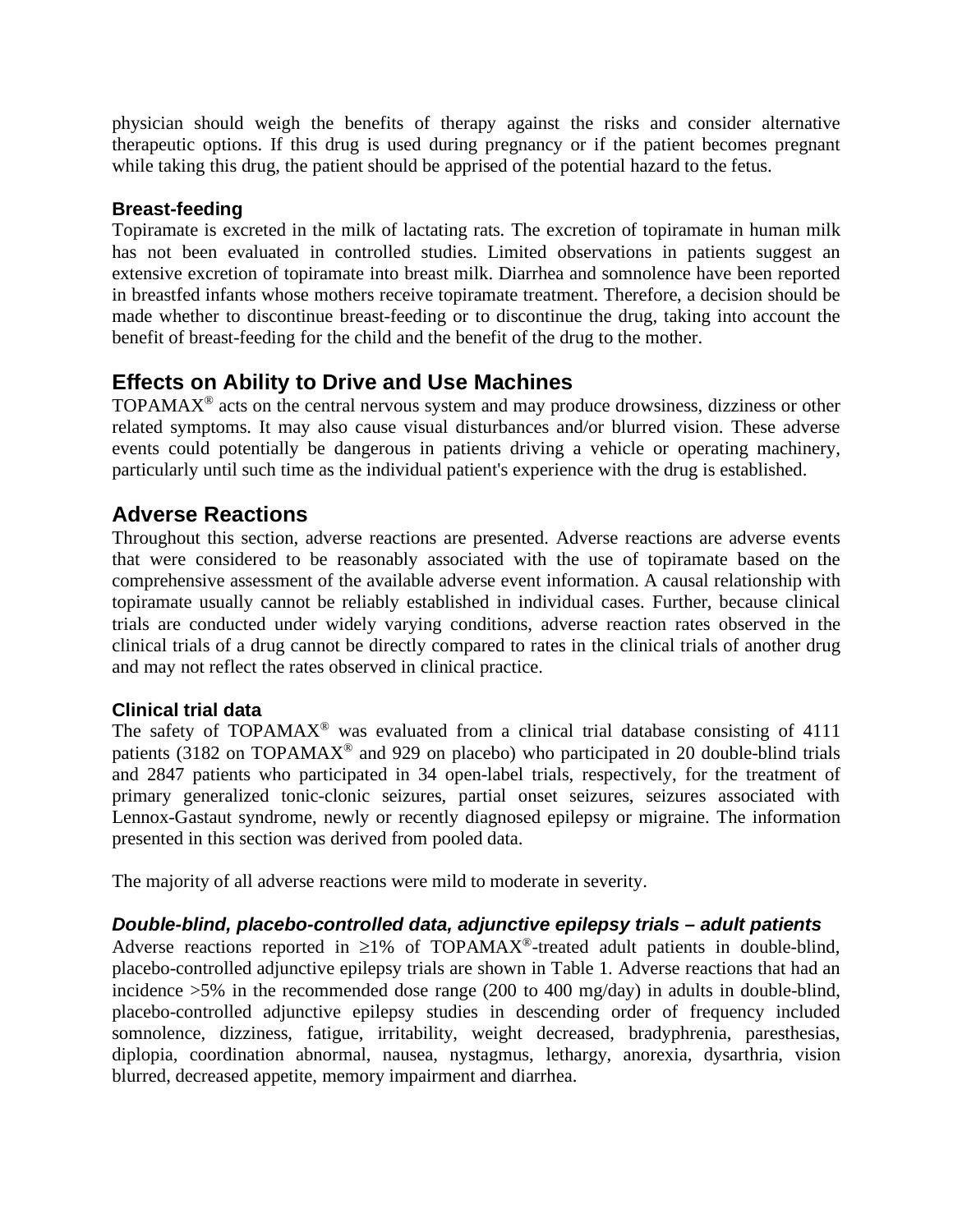| Double Dillu, I lacebo Controlleu, Aujunetive Ephepsy Trials | <b>TOPAMAX®</b> | <b>TOPAMAX®</b> | <b>PLACEBO</b> |  |
|--------------------------------------------------------------|-----------------|-----------------|----------------|--|
|                                                              | 200-400 mg/day  | 600-1000 mg/day |                |  |
| <b>System/Organ Class</b>                                    | $(N=354)$       | $(N=437)$       | $(N=382)$      |  |
| <b>Adverse Reaction</b>                                      | $\frac{0}{0}$   | $\frac{0}{0}$   | $\frac{0}{0}$  |  |
| <b>Metabolism and Nutrition Disorders</b>                    |                 |                 |                |  |
| Anorexia                                                     | 5.4             | 6.2             | 1.8            |  |
| Decreased appetite                                           | 5.1             | 8.7             | 3.7            |  |
| <b>Psychiatric Disorders</b>                                 |                 |                 |                |  |
| Bradyphrenia                                                 | 8.2             | 19.5            | 3.1            |  |
| Expressive language disorder                                 | 4.5             | 9.4             | 1.6            |  |
| Confusional state                                            | 3.1             | 5.0             | 0.8            |  |
| Depression                                                   | 3.1             | 11.7            | 3.4            |  |
| Insomnia                                                     | 3.1             | 6.4             | 4.5            |  |
| Aggression                                                   | 2.8             | 3.2             | 1.8            |  |
| Agitation                                                    | 1.7             | 2.3             | 1.3            |  |
| Anger                                                        | 1.7             | 2.1             | 0.5            |  |
| Anxiety                                                      | 1.7             | 6.6             | 2.9            |  |
| Disorientation                                               | 1.7             | 3.2             | 1.0            |  |
| Mood altered                                                 | 1.7             | 4.6             | 1.0            |  |
| <b>Nervous System Disorders</b>                              |                 |                 |                |  |
| Somnolence                                                   | 17.8            | 17.4            | 8.4            |  |
| <b>Dizziness</b>                                             | 16.4            | 34.1            | 13.6           |  |
| Paresthesia                                                  | 8.2             | 17.2            | 3.7            |  |
| Coordination abnormal                                        | 7.1             | 11.4            | 4.2            |  |
|                                                              | 6.2             | 11.7            | 6.8            |  |
| Nystagmus                                                    |                 | 8.0             |                |  |
| Lethargy                                                     | 5.6<br>5.4      | 6.2             | 2.1            |  |
| Dysarthria                                                   |                 |                 | 1.0            |  |
| Memory impairment                                            | 5.1             | 10.8            | 1.8            |  |
| Disturbance in attention                                     | 4.5             | 11.9            | 1.8            |  |
| Tremor                                                       | 4.0             | 9.4             | 5.0            |  |
| Amnesia                                                      | 3.4             | 5.3             | 1.0            |  |
| <b>Balance</b> disorder                                      | 3.4             | 3.9             | 2.4            |  |
| Hypoesthesia                                                 | 3.1             | 5.9             | 1.0            |  |
| Intention tremor                                             | 3.1             | 4.8             | 2.9            |  |
| Dysgeusia                                                    | 1.4             | 4.3             | 0.8            |  |
| Mental impairment                                            | 1.4             | 5.0             | 1.3            |  |
| Speech disorder                                              | 1.1             | 2.7             | 0.5            |  |
| <b>Eye Disorders</b>                                         |                 |                 |                |  |
| Diplopia                                                     | 7.3             | 12.1            | 5.0            |  |
| Vision blurred                                               | 5.4             | 8.9             | 2.4            |  |
| Visual disturbance                                           | 2.0             | 1.4             | 0.3            |  |
| <b>Gastrointestinal Disorders</b>                            |                 |                 |                |  |
| Nausea                                                       | 6.8             | 15.1            | 8.4            |  |
| Diarrhea                                                     | 5.1             | 14.0            | 5.2            |  |
| Abdominal pain upper                                         | 3.7             | 3.9             | 2.1            |  |
| Constipation                                                 | 3.7             | 3.2             | 1.8            |  |
| Stomach discomfort                                           | 3.1             | 3.2             | 1.3            |  |
| Dyspepsia                                                    | 2.3             | 3.0             | 2.1            |  |

**Table 1: Adverse Reactions Reported by ≥1% of TOPAMAX-Treated Adult Patients in Double-Blind, Placebo-Controlled, Adjunctive Epilepsy Trials**  $\overline{\phantom{a}}$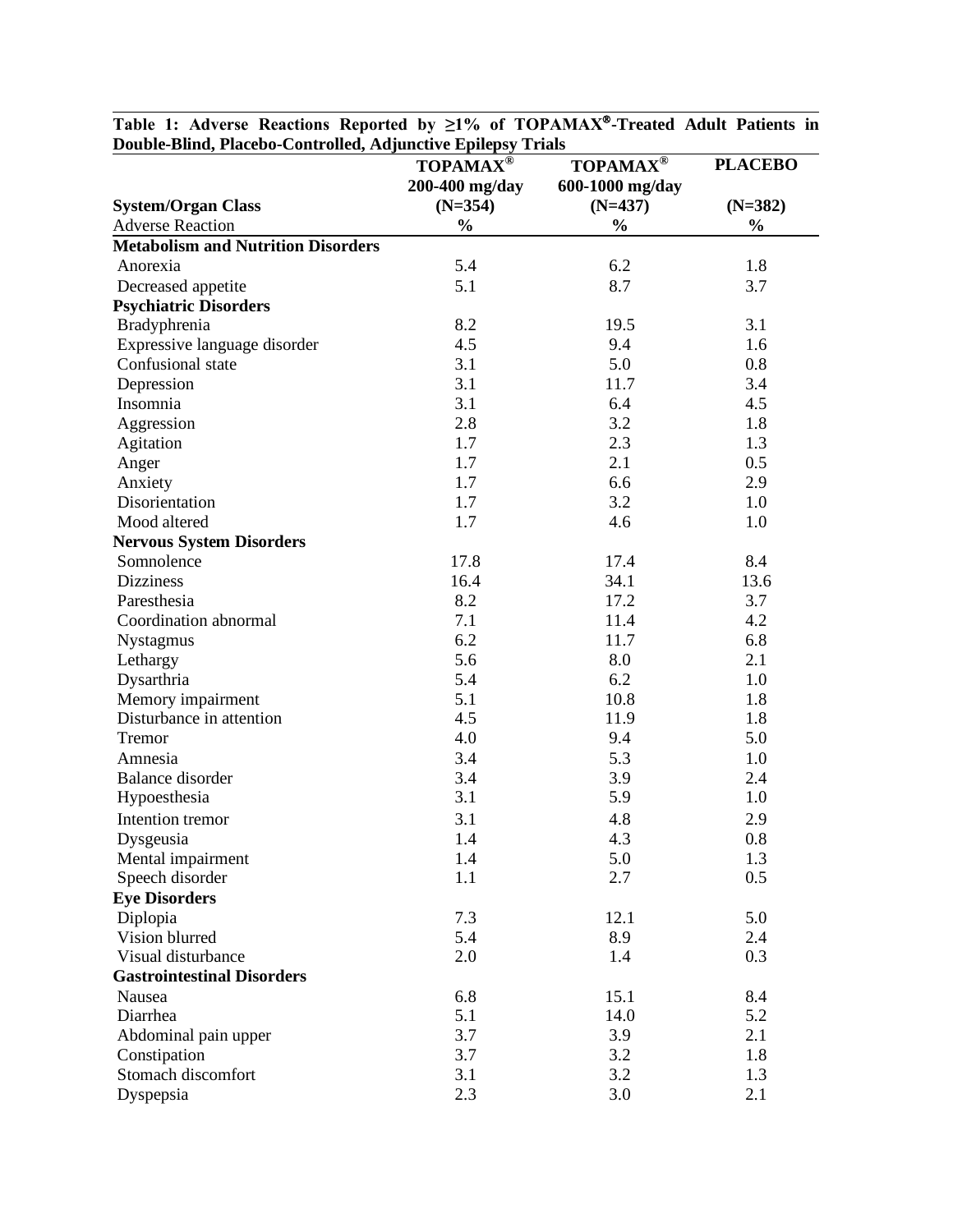|                                                             | $\mathbf{TOPAMAX}^{\circledR}$ | <b>TOPAMAX®</b> | <b>PLACEBO</b> |
|-------------------------------------------------------------|--------------------------------|-----------------|----------------|
|                                                             | 200-400 mg/day                 | 600-1000 mg/day |                |
| <b>System/Organ Class</b>                                   | $(N=354)$                      | $(N=437)$       | $(N=382)$      |
| <b>Adverse Reaction</b>                                     | $\%$                           | $\%$            | $\%$           |
| Dry mouth                                                   | 1.7                            | 3.7             | 0.3            |
| Abdominal pain                                              | 1.1                            | 2.7             | 0.8            |
| <b>Musculoskeletal and Connective</b>                       |                                |                 |                |
| <b>Tissue Disorders</b>                                     |                                |                 |                |
| Myalgia                                                     | 2.0                            | 2.5             | 1.3            |
| Muscle spasms                                               | 1.7                            | 2.1             | 0.8            |
| Musculoskeletal chest pain                                  | 1.1                            | 1.8             | 0.3            |
| <b>General Disorders and Administration Site Conditions</b> |                                |                 |                |
| Fatigue                                                     | 13.0                           | 30.7            | 11.8           |
| Irritability                                                | 9.3                            | 14.6            | 3.7            |
| Asthenia                                                    | 3.4                            | 3.0             | 1.8            |
| Gait disturbance                                            | 1.4                            | 2.5             | 1.3            |
| <b>Investigations</b>                                       |                                |                 |                |
| Weight decreased                                            | 9.0                            | 11.9            | 4.2            |

**Table 1: Adverse Reactions Reported by ≥1% of TOPAMAX-Treated Adult Patients in Double-Blind, Placebo-Controlled, Adjunctive Epilepsy Trials**

The recommended dose for adjunctive epilepsy therapy in adults is 200-400 mg/day.

### *Double-blind, placebo-controlled data, adjunctive epilepsy trials – pediatric patients*

Adverse reactions reported in  $>2\%$  of TOPAMAX<sup>®</sup>-treated pediatric patients (2 to 16 years of age) in double-blind, placebo-controlled adjunctive epilepsy trials are shown in Table 2. Adverse reactions that had an incidence  $>5\%$  in the recommended dose range (5 to 9 mg/kg/day) in descending order of frequency included decreased appetite, fatigue, somnolence, lethargy, irritability, disturbance in attention, weight decreased, aggression, rash, abnormal behavior, anorexia, balance disorder, and constipation.

**Table 2: Adverse Reactions Reported by ≥2% of TOPAMAX-Treated Pediatric Patients in Double-Blind, Placebo-Controlled, Adjunctive Epilepsy Trials**

|                                           | <b>TOPAMAX®</b> | <b>PLACEBO</b> |
|-------------------------------------------|-----------------|----------------|
| <b>System/Organ Class</b>                 | $(N=104)$       | $(N=102)$      |
| <b>Adverse Reaction</b>                   | $\%$            | $\%$           |
| <b>Metabolism and Nutrition Disorders</b> |                 |                |
| Decreased appetite                        | 19.2            | 12.7           |
| Anorexia                                  | 5.8             | 1.0            |
| <b>Psychiatric Disorders</b>              |                 |                |
| Aggression                                | 8.7             | 6.9            |
| Abnormal behavior                         | 5.8             | 3.9            |
| Confusional state                         | 2.9             | 2.0            |
| Mood altered                              | 2.9             | 2.0            |
| <b>Nervous System Disorders</b>           |                 |                |
| Somnolence                                | 15.4            | 6.9            |
| Lethargy                                  | 13.5            | 8.8            |
| Disturbance in attention                  | 10.6            | 2.0            |
| Balance disorder                          | 5.8             | 2.0            |
| <b>Dizziness</b>                          | 4.8             | 2.9            |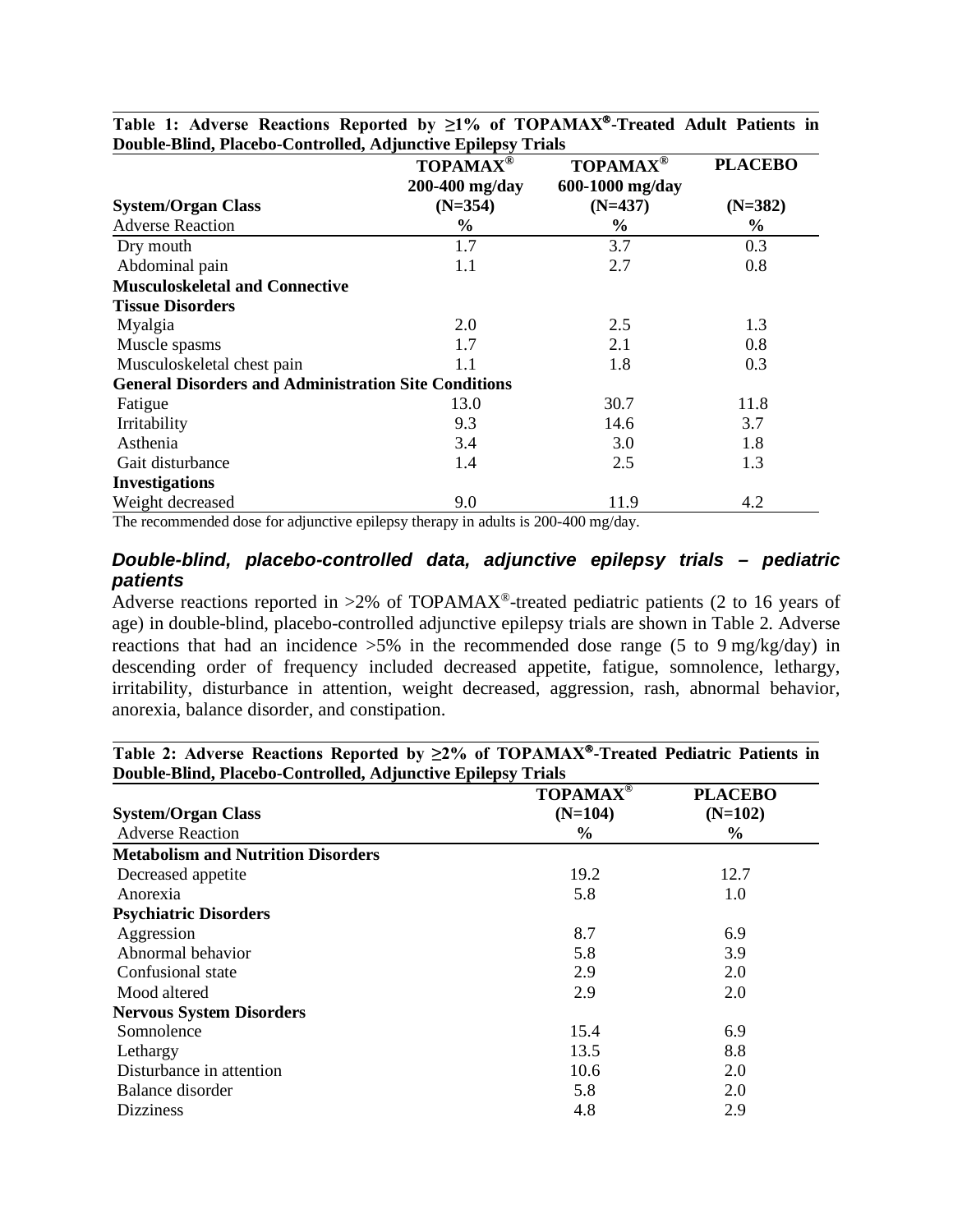|                                                             | <b>TOPAMAX®</b> | <b>PLACEBO</b> |
|-------------------------------------------------------------|-----------------|----------------|
| <b>System/Organ Class</b>                                   | $(N=104)$       | $(N=102)$      |
| <b>Adverse Reaction</b>                                     | $\%$            | $\%$           |
| Memory impairment                                           | 3.8             | 1.0            |
| <b>Respiratory, Thoracic and Mediastinal Disorders</b>      |                 |                |
| Epistaxis                                                   | 4.8             | 1.0            |
| <b>Gastrointestinal Disorders</b>                           |                 |                |
| Constipation                                                | 5.8             | 4.9            |
| <b>Skin and Subcutaneous Tissue Disorders</b>               |                 |                |
| Rash                                                        | 6.7             | 5.9            |
| <b>General Disorders and Administration Site Conditions</b> |                 |                |
| Fatigue                                                     | 16.3            | 4.9            |
| Irritability                                                | 11.5            | 8.8            |
| Gait disturbance                                            | 4.8             | 2.0            |
| <b>Investigations</b>                                       |                 |                |
| Weight decreased                                            | 9.6             | 1.0            |

**Table 2: Adverse Reactions Reported by ≥2% of TOPAMAX-Treated Pediatric Patients in Double-Blind, Placebo-Controlled, Adjunctive Epilepsy Trials**

The recommended dose for adjunctive epilepsy therapy in children (2-16 years of age) is 5 to 9 mg/kg/day.

### *Double-blind, controlled data, monotherapy epilepsy trials – adult patients*

Adverse reactions reported in  $\geq$ 1% of TOPAMAX<sup>®</sup>-treated adult patients in double-blind, controlled monotherapy epilepsy trials are shown in Table 3. Adverse reactions that had an incidence >5% at the recommended dose (400 mg/day) in descending order of frequency included paresthesia, weight decreased, fatigue, anorexia, depression, memory impairment, anxiety, diarrhea, asthenia, dysguesia, and hypoesthesia.

| (21 /0 III any group)                       |                                |            |                  |                  |                                                 |
|---------------------------------------------|--------------------------------|------------|------------------|------------------|-------------------------------------------------|
|                                             | <b>TPM</b>                     | <b>TPM</b> | <b>TPM</b>       | <b>TPM</b>       | <b>TPM</b>                                      |
|                                             | $50 \text{ mg/day}^{\text{a}}$ |            |                  |                  | 100 mg/day 200 mg/day 400 mg/day 500 mg/day $a$ |
| <b>System/Organ Class</b>                   | $(N=257)$                      | $(N=171)$  | $(N=160)$        | $(N=153)$        | $(N=113)$                                       |
| <b>Adverse Reaction</b>                     | $\frac{6}{6}$                  | $\%$       | $\frac{6}{6}$    | $\frac{6}{6}$    | $\frac{0}{0}$                                   |
| <b>Blood and lymphatic system disorders</b> | 1.2                            | 2.3        | 3.8              | 2.6              | 0.9                                             |
| Anemia                                      | 0.8                            | 0.6        | 0.6              | 2.0              | 0.9                                             |
| Lymphadenopathy                             | 0.4                            | 1.2        | 1.9              | 0.7              | $\boldsymbol{0}$                                |
| <b>Metabolism and nutrition disorders</b>   | 5.8                            | 10.5       | 13.8             | 16.3             | 12.4                                            |
| Anorexia                                    | 3.5                            | 5.3        | 10.0             | 12.4             | 8.0                                             |
| Decreased appetite                          | 2.3                            | 4.7        | 3.8              | 2.6              | 2.7                                             |
| Increased appetite                          | 0.4                            | 1.2        | $\boldsymbol{0}$ | 0.7              | $\boldsymbol{0}$                                |
| <b>Psychiatric disorders</b>                | 15.2                           | 26.3       | 36.9             | 27.5             | 24.8                                            |
| Bradyphrenia                                | 2.3                            | 2.9        | 6.3              | 4.6              | 7.1                                             |
| Depression                                  | 4.3                            | 8.2        | 13.1             | 8.5              | 6.2                                             |
| Anxiety                                     | 3.9                            | 4.7        | 5.6              | 6.5              | 5.3                                             |
| Expressive language disorder                | 3.5                            | 2.3        | 6.9              | 4.6              | 4.4                                             |
| Mood altered                                | 0.4                            | 4.1        | 5.6              | 2.0              | 2.7                                             |
| Aggression                                  | 1.2                            | 3.5        | 1.9              | $\overline{0}$   | 1.8                                             |
| Mood swings                                 | 1.6                            | 3.5        | 1.3              | 2.0              | 1.8                                             |
| Agitation                                   | $\theta$                       | 1.2        | 3.1              | 0.7              | 0.9                                             |
| Anger                                       | $\boldsymbol{0}$               | 1.2        | 1.9              | 0.7              | 0.9                                             |
| Depressed mood                              | 0.8                            | 1.2        | 1.3              | 2.6              | 0.9                                             |
| Loss of libido                              | $\overline{0}$                 | 1.2        | $\boldsymbol{0}$ | $\boldsymbol{0}$ | 0.9                                             |

**Table 3: Adverse Reactions in Adults in Double-Blind, Controlled, Monotherapy Epilepsy Studies (≥1% in any group)**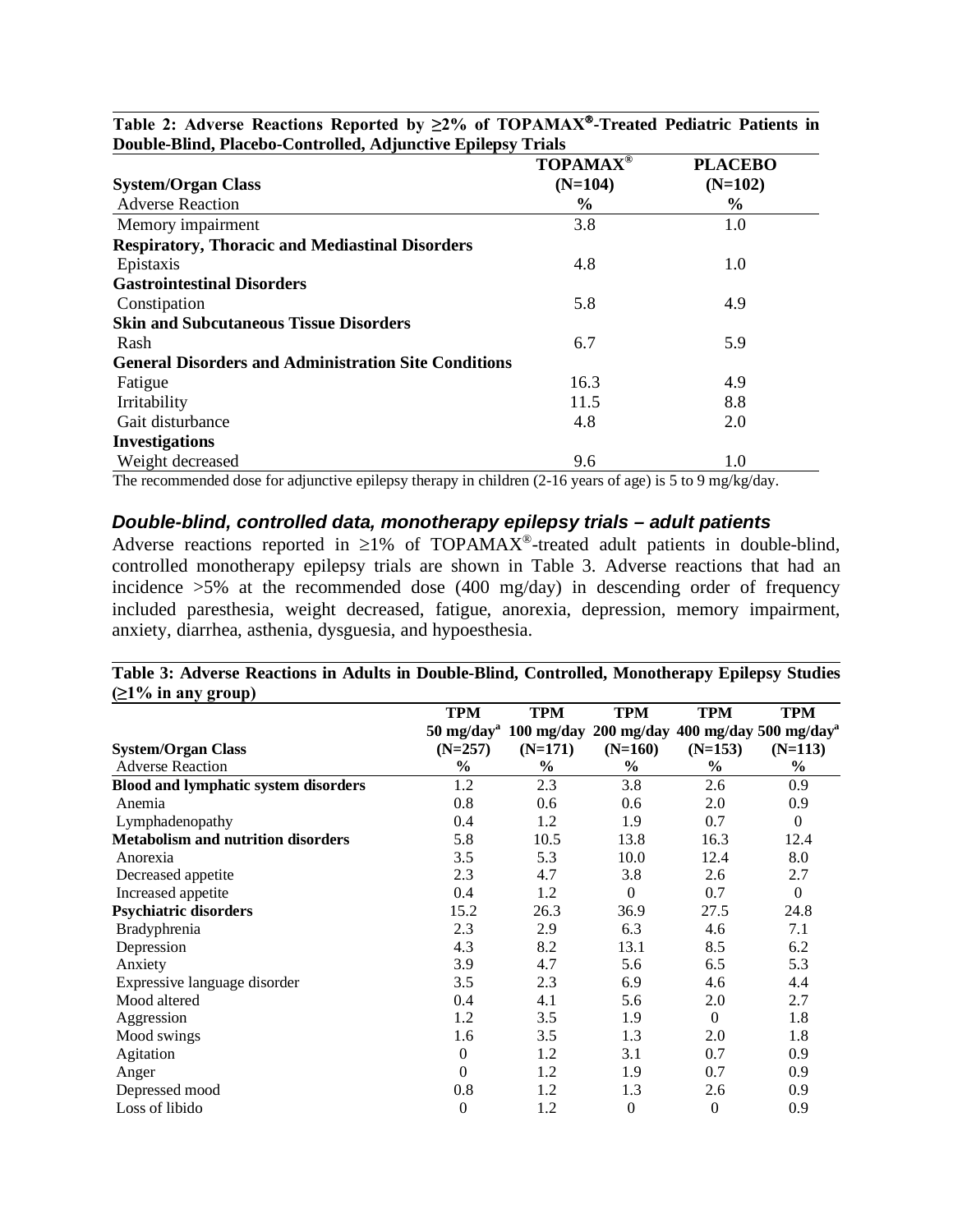| Dysphemia                                    | 0.8              | 0.6              | 1.9              | 0.7              | $\boldsymbol{0}$ |
|----------------------------------------------|------------------|------------------|------------------|------------------|------------------|
| Sleep disorder                               | 0.8              | 1.8              | 1.3              | $\boldsymbol{0}$ | $\mathbf{0}$     |
| <b>Nervous system disorders</b>              | 27.6             | 38.6             | 52.5             | 53.6             | 53.1             |
| Paresthesia                                  | 18.7             | 28.1             | 38.1             | 40.5             | 35.4             |
| Hypoesthesia                                 | 4.3              | 4.7              | 4.4              | 5.2              | 10.6             |
| Dysgeusia                                    | 2.3              | 3.5              | 4.4              | 5.9              | 6.2              |
| Coordination abnormal                        | 1.9              | 2.3              | 3.1              | $\boldsymbol{0}$ | 5.3              |
| Memory impairment                            | 1.2              | 4.7              | 9.4              | 7.2              | 5.3              |
| Mental impairment                            | 0.8              | 1.8              | 1.9              | 2.0              | 5.3              |
| Lethargy                                     | 1.2              | 5.8              | 5.6              | 2.0              | 3.5              |
| <b>Balance</b> disorder                      | 1.6              | 2.9              | 3.1              | 3.3              | 2.7              |
| Cognitive disorder                           | 0.4              | 1.2              | 1.9              | 2.0              | 2.7              |
| Dysarthria                                   | 1.6              | 1.2              | 1.9              | 2.6              | 2.7              |
| Burning sensation                            | $\boldsymbol{0}$ | 0.6              | $\boldsymbol{0}$ | $\boldsymbol{0}$ | 1.8              |
| Psychomotor skills impaired                  | $\boldsymbol{0}$ | 0.6              | 0.6              | 2.0              | 0.9              |
| Parosmia                                     | $\boldsymbol{0}$ | 1.8              | 0.6              | $\boldsymbol{0}$ | $\boldsymbol{0}$ |
| Sedation                                     | $\mathbf{0}$     | 0.6              | 0.6              | 1.3              | $\boldsymbol{0}$ |
| Visual field defect                          | 0.4              | $\boldsymbol{0}$ | 0.6              | 1.3              | $\mathbf{0}$     |
| <b>Eye disorders</b>                         | $\boldsymbol{0}$ | 3.5              | 1.3              | 3.3              | 3.5              |
| Diplopia                                     | $\boldsymbol{0}$ | 2.3              | 0.6              | 0.7              | 1.8              |
| Dry eye                                      | $\boldsymbol{0}$ | $\boldsymbol{0}$ | $\boldsymbol{0}$ | 1.3              | $\mathbf{0}$     |
| Ear and labyrinth disorders                  | 1.6              | 1.8              | 2.5              | 2.6              | 1.8              |
| <b>Tinnitus</b>                              | 1.6              | 1.8              | 2.5              | 1.3              | 1.8              |
| Ear pain                                     | $\boldsymbol{0}$ | 0.6              | $\boldsymbol{0}$ | 1.3              | $\mathbf{0}$     |
| <b>Cardiac disorders</b>                     | 0.8              | 0.6              | 1.9              | 0.7              | 4.4              |
| Palpitations                                 | 0.8              | 0.6              | 1.9              | 0.7              | 3.5              |
| Respiratory, thoracic and mediastinal        | 1.2              | 2.3              | 3.8              | 3.3              | 0.9              |
| disorders                                    |                  |                  |                  |                  |                  |
| Dyspnea                                      | 1.2              | 0.6              | 3.1              | 2.0              | 0.9              |
| Rhinorrhea                                   | $\boldsymbol{0}$ | 1.8              | $\boldsymbol{0}$ | 1.3              | $\overline{0}$   |
| <b>Gastrointestinal disorders</b>            | 10.1             | 15.2             | 18.8             | 17.6             | 27.4             |
| Diarrhea                                     | 5.4              | 8.2              | 10.6             | 6.5              | 12.4             |
| Dry mouth                                    | 0.4              | 2.9              | 0.6              | 2.6              | 6.2              |
| Paresthesia oral                             | 1.2              | $\boldsymbol{0}$ | 1.9              | 3.3              | 5.3              |
| Abdominal pain                               | 1.2              | 1.2              | 3.8              | 2.0              | 3.5              |
| Abdominal discomfort                         | 0.4              | $\boldsymbol{0}$ | 0.6              | 0.7              | 2.7              |
| Stomach discomfort                           | 0.4              | 0.6              | 0.6              | 0.7              | 2.7              |
| Gastritis                                    | 0.8              | 0.6              | 1.3              | 2.6              | 1.8              |
| Hypoesthesia oral                            | 0.4              | 0.6              | 0.6              | $\boldsymbol{0}$ | 1.8              |
| Gingival bleeding                            | $\boldsymbol{0}$ | 1.8              | 0.6              | 1.3              | 0.9              |
| Breath odour                                 | $\boldsymbol{0}$ | $\boldsymbol{0}$ | 1.3              | 0.7              | $\overline{0}$   |
| Flatulence                                   | 0.4              | 1.2              | 0.6              | $\boldsymbol{0}$ | $\boldsymbol{0}$ |
| Gastroesophageal reflux disease              | 0.4              | 0.6              | $\boldsymbol{0}$ | 2.0              | $\overline{0}$   |
| Skin and subcutaneous tissue disorders       | 2.3              | 12.3             | 8.8              | 13.1             | 4.4              |
| Alopecia                                     | 1.6              | 5.3              | 2.5              | 3.3              | 0.9              |
| Hypoesthesia facial                          | 0.4              | 0.6              | 0.6              | 2.0              | 0.9              |
| Pruritus                                     | 0.4              | 1.2              | 1.9              | 3.3              | 0.9              |
| Rash                                         | 0.4              | 7.6              | 3.1              | 3.9              | 0.9              |
| Pruritus generalized                         | $\mathbf{0}$     | $\boldsymbol{0}$ | $\boldsymbol{0}$ | 1.3              | $\theta$         |
| <b>Musculoskeletal and connective tissue</b> | 5.4              | 7.0              | 8.1              | 6.5              | 10.6             |
| disorders                                    |                  |                  |                  |                  |                  |
| Arthralgia                                   | 1.9              | 3.5              | 3.1              | 2.0              | 4.4              |
| Muscle spasms                                | 2.7              | 2.3              | 3.8              | 3.3              | 2.7              |
| Muscle twitching                             | 0.4              | 0.6              | $\boldsymbol{0}$ | 1.3              | 1.8              |
| Muscular weakness                            | 0.8              | 0.6              | 0.6              | 0.7              | 1.8              |
| <b>Renal and urinary disorders</b>           | 1.9              | 2.3              | 5.0              | 6.5              | 8.0              |
|                                              |                  |                  |                  |                  |                  |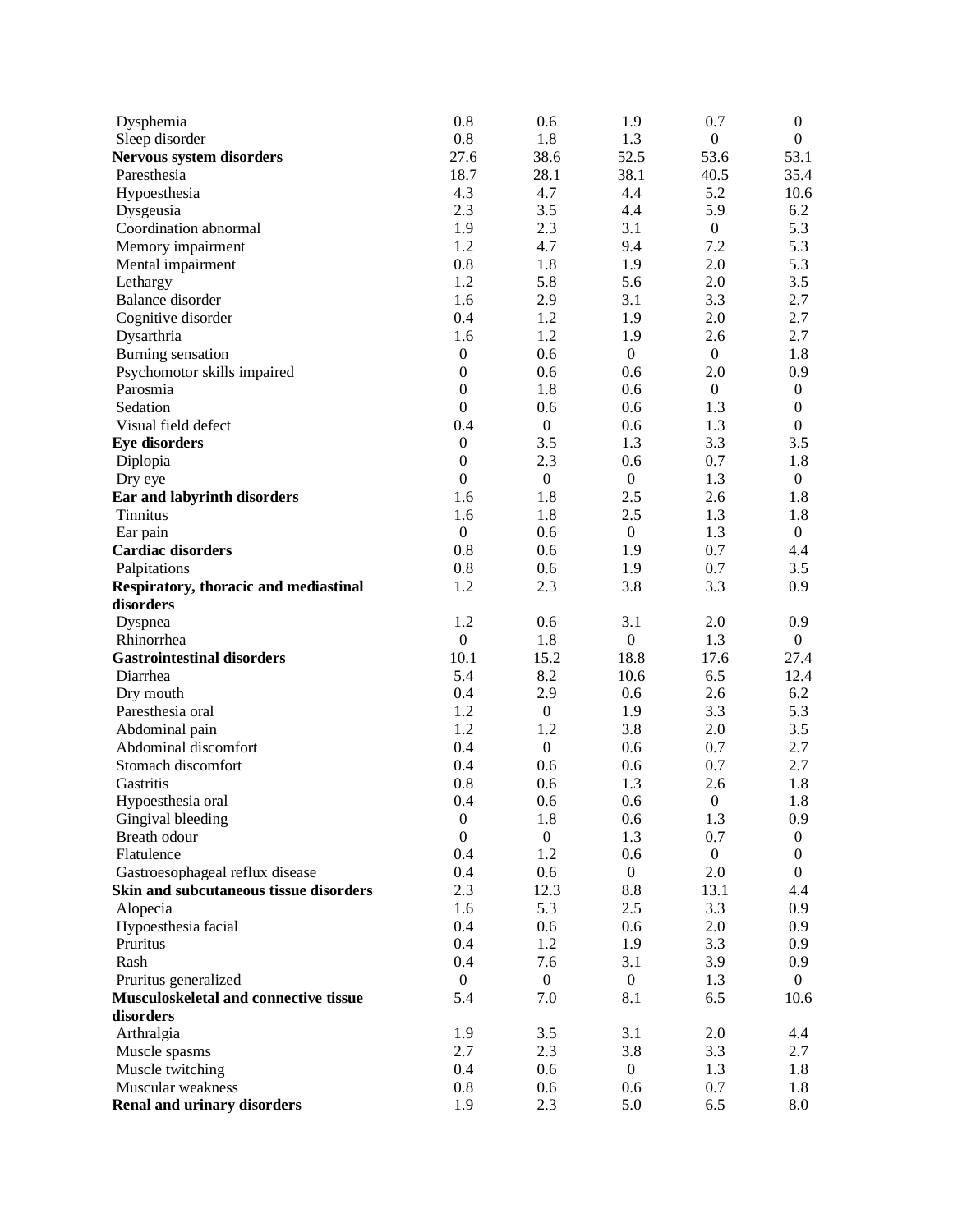| Pollakiuria                                      | 0.8              | 1.2      | 1.9  | 2.0      | 4.4  |
|--------------------------------------------------|------------------|----------|------|----------|------|
| Dysuria                                          | 0.8              | $\Omega$ | 2.5  | 2.0      | 0.9  |
| Nephrolithiasis                                  | $\boldsymbol{0}$ | 0.6      | 0    | 2.6      | 0.9  |
| Micturition urgency                              | $\theta$         | 0.6      | 1.3  | $\Omega$ | 0    |
| Reproductive system and breast disorders         | 0.8              | 1.2      | 1.3  | 1.3      | 1.8  |
| Erectile dysfunction                             | 0.8              | 0.6      | 0.6  | 1.3      | 1.8  |
| <b>General disorders and administration site</b> | 20.6             | 32.2     | 31.3 | 22.2     | 23.0 |
| conditions                                       |                  |          |      |          |      |
| Fatigue                                          | 15.2             | 21.6     | 21.9 | 14.4     | 18.6 |
| Irritability                                     | 3.1              | 7.6      | 6.9  | 3.3      | 5.3  |
| Asthenia                                         | 3.5              | 4.7      | 5.0  | 5.9      | 2.7  |
| Peripheral coldness                              | $\theta$         | 1.2      | 0.6  | $\Omega$ | 2.7  |
| Thirst                                           | 0.8              | 1.8      | 0.6  | 0.7      | 0    |
| <b>Investigations</b>                            | 7.0              | 10.5     | 13.1 | 17.0     | 17.7 |
| Weight decreased                                 | 7.0              | 10.5     | 13.1 | 17.0     | 17.7 |

a TPM 50 mg/day and TPM 500 mg/day groups also include subjects from Study TOPMAT-EPMN-104 whose baseline weight were no more than 50 kg and were randomized to receive TPM 25 mg/day and TPM 200 mg/day, respectively.

### *Double-blind, controlled data, monotherapy epilepsy trials – pediatric patients*

Adverse reactions reported in  $\geq 2\%$  of TOPAMAX<sup>®</sup>-treated pediatric patients (6 to 16 years of age) in double-blind, controlled monotherapy epilepsy trials are shown in Table 4. Adverse reactions that had an incidence >5% at the recommended dose (400 mg/day) in descending order of frequency included weight decreased, paresthesia, diarrhea, disturbance in attention, pyrexia, and alopecia.

|                                           | <b>TPM</b>       | <b>TPM</b>    | <b>TPM</b>     | <b>TPM</b>       | <b>TPM</b>                                                                      |
|-------------------------------------------|------------------|---------------|----------------|------------------|---------------------------------------------------------------------------------|
|                                           |                  |               |                |                  | 50 mg/day <sup>a</sup> 100 mg/day 200 mg/day 400 mg/day 500 mg/day <sup>a</sup> |
| <b>System/Organ Class</b>                 | $(N=102)$        | $(N=38)$      | $(N=39)$       | $(N=83)$         | $(N=14)$                                                                        |
| <b>Adverse Reaction</b>                   | $\frac{0}{0}$    | $\frac{0}{0}$ | $\frac{0}{0}$  | $\frac{6}{6}$    | $\frac{1}{2}$                                                                   |
| <b>Immune system disorders</b>            | $\overline{0}$   | $\Omega$      | $\Omega$       | 1.2              | 7.1                                                                             |
| Hypersensitivity                          | $\theta$         | $\Omega$      | $\Omega$       | 1.2              | 7.1                                                                             |
| <b>Metabolism and nutrition disorders</b> | 2.9              | 7.9           | 2.6            | 7.2              | 14.3                                                                            |
| Acidosis hyperchloraemic                  | $\overline{0}$   | $\Omega$      | $\mathbf{0}$   | $\Omega$         | 7.1                                                                             |
| Decreased appetite                        | 2.9              | 5.3           | 2.6            | 6.0              | 7.1                                                                             |
| Hypokalaemia                              | $\overline{0}$   | 2.6           | $\mathbf{0}$   | $\theta$         | $\mathbf{0}$                                                                    |
| <b>Psychiatric disorders</b>              | 7.8              | 28.9          | 20.5           | 18.1             | 14.3                                                                            |
| Aggression                                | 1.0              | 2.6           | 5.1            | 1.2              | 7.1                                                                             |
| Insomnia                                  | 3.9              | 2.6           | 5.1            | 1.2              | 7.1                                                                             |
| Bradyphrenia                              | 1.0              | 10.5          | $\Omega$       | 4.8              | $\mathbf{0}$                                                                    |
| Confusional state                         | 0                | $\Omega$      | 2.6            | 2.4              | $\boldsymbol{0}$                                                                |
| Crying                                    | 0                | 2.6           | $\mathbf{0}$   | 1.2              | $\mathbf{0}$                                                                    |
| Depression                                | 0                | 2.6           | 7.7            | 2.4              | $\mathbf{0}$                                                                    |
| Expressive language disorder              | $\overline{0}$   | $\Omega$      | 2.6            | 2.4              | $\mathbf{0}$                                                                    |
| Initial insomnia                          | 0                | 2.6           | $\mathbf{0}$   | $\overline{0}$   | $\mathbf{0}$                                                                    |
| Mood altered                              | 1.0              | $\Omega$      | 5.1            | 3.6              | 0                                                                               |
| Mood swings                               | $\boldsymbol{0}$ | 2.6           | 2.6            | 1.2              | 0                                                                               |
| Sleep disorder                            | 1.0              | 2.6           | $\mathbf{0}$   | $\mathbf{0}$     | 0                                                                               |
| Suicidal ideation                         | $\mathbf{0}$     | 2.6           | $\theta$       | 0                | 0                                                                               |
| Suicide attempt                           | $\overline{0}$   | 2.6           | $\mathbf{0}$   | 0                | $\mathbf{0}$                                                                    |
| Nervous system disorders                  | 11.8             | 21.1          | 35.9           | 20.5             | 28.6                                                                            |
| Psychomotor hyperactivity                 | 0                | 2.6           | $\overline{0}$ | $\boldsymbol{0}$ | 21.4                                                                            |

**Table 4: Adverse Reactions in Children Age 6-16 Years Old in Double-Blind, Controlled, Monotherapy Epilepsy Studies (≥2% in any topiramate group)**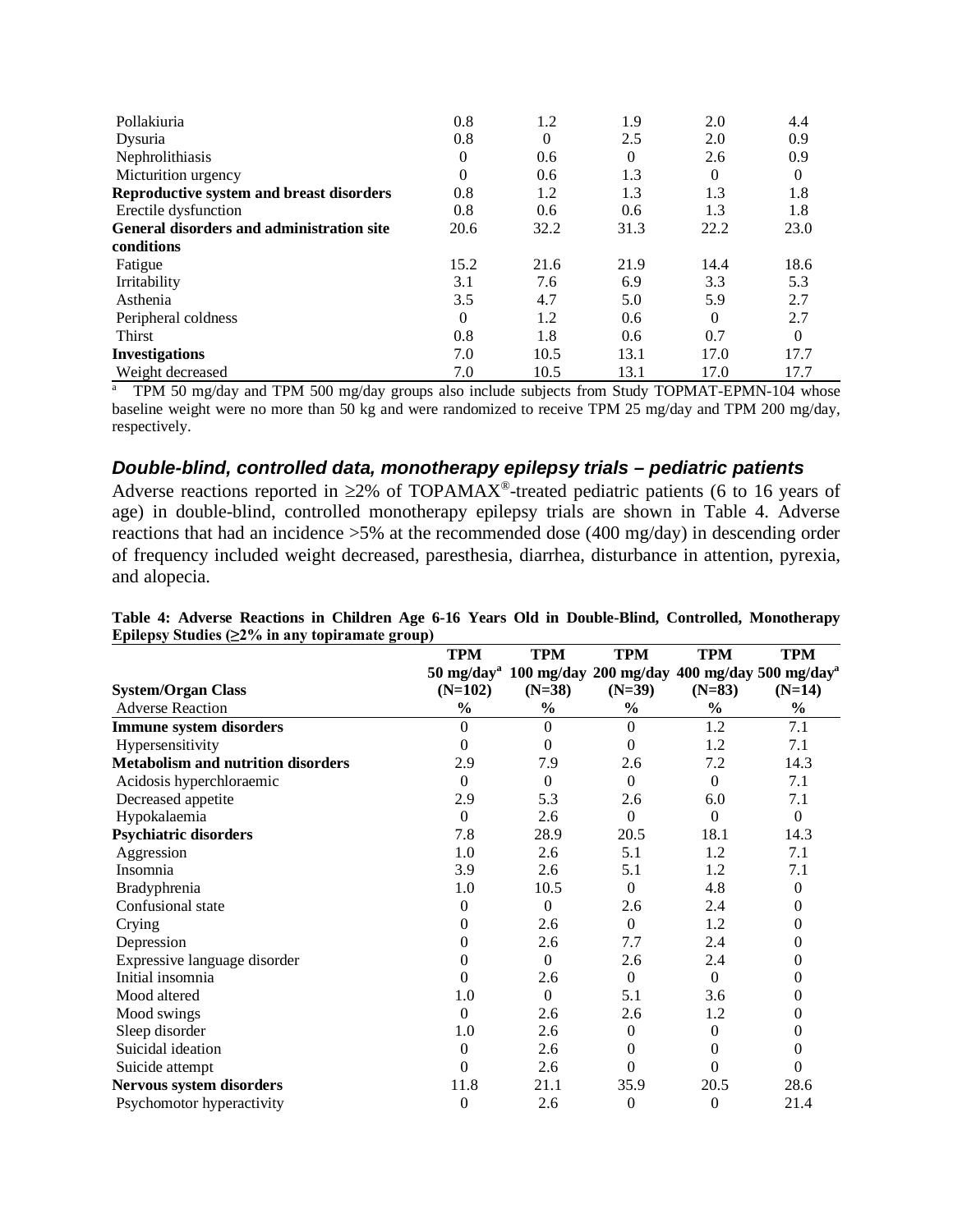| Paresthesia                               | 4.9              | 5.3              | 12.8             | 12.0             | 7.1              |
|-------------------------------------------|------------------|------------------|------------------|------------------|------------------|
| Poor quality sleep                        | $\mathbf{0}$     | $\mathbf{0}$     | $\boldsymbol{0}$ | 1.2              | 7.1              |
| Circadian rhythm sleep disorder           | $\boldsymbol{0}$ | 2.6              | 2.6              | $\mathbf{0}$     | $\boldsymbol{0}$ |
| Disturbance in attention                  | 3.9              | 2.6              | 15.4             | 9.6              | $\boldsymbol{0}$ |
| Dysarthria                                | $\boldsymbol{0}$ | 2.6              | 2.6              | $\mathbf{0}$     | $\boldsymbol{0}$ |
| Hypoaesthesia                             | $\boldsymbol{0}$ | 2.6              | $\mathbf{0}$     | $\mathbf{0}$     | $\boldsymbol{0}$ |
| Lethargy                                  | 2.9              | 5.3              | $\boldsymbol{0}$ | 3.6              | $\boldsymbol{0}$ |
| Nystagmus                                 | $\boldsymbol{0}$ | 2.6              | 2.6              | $\mathbf{0}$     | $\mathbf{0}$     |
| Parosmia                                  | $\boldsymbol{0}$ | $\boldsymbol{0}$ | 2.6              | $\mathbf{0}$     | $\theta$         |
| Psychomotor skills impaired               | 1.0              | $\boldsymbol{0}$ | 2.6              | $\overline{0}$   | $\theta$         |
| Ear and labyrinth disorders               | $\boldsymbol{0}$ | 2.6              | 5.1              | 2.4              | $\theta$         |
| Ear pain                                  | $\boldsymbol{0}$ | 2.6              | $\mathbf{0}$     | $\boldsymbol{0}$ | 0                |
| Vertigo                                   | $\boldsymbol{0}$ | $\boldsymbol{0}$ | 5.1              | 2.4              | $\theta$         |
| <b>Cardiac disorders</b>                  | $\boldsymbol{0}$ | 2.6              | $\mathbf{0}$     | $\boldsymbol{0}$ | 0                |
| Palpitations                              | $\boldsymbol{0}$ | 2.6              | $\boldsymbol{0}$ | $\mathbf{0}$     | $\mathbf{0}$     |
| <b>Vascular disorders</b>                 | $\boldsymbol{0}$ | $\boldsymbol{0}$ | 2.6              | $\boldsymbol{0}$ | $\mathbf{0}$     |
| Orthostatic hypotension                   | $\boldsymbol{0}$ | $\boldsymbol{0}$ | 2.6              | $\mathbf{0}$     | $\boldsymbol{0}$ |
| Respiratory, thoracic and mediastinal     | 2.0              | 7.9              | 7.7              | 6.0              | 28.6             |
| disorders                                 |                  |                  |                  |                  |                  |
| Nasal congestion                          | 2.0              | $\mathbf{0}$     | 2.6              | 1.2              | 21.4             |
| Epistaxis                                 | $\boldsymbol{0}$ | 5.3              | 5.1              | 3.6              | 14.3             |
| Rhinorrhoea                               | $\boldsymbol{0}$ | 2.6              | $\boldsymbol{0}$ | 1.2              | $\overline{0}$   |
| <b>Gastrointestinal disorders</b>         | 10.8             | 23.7             | 10.3             | 14.5             | 28.6             |
| Vomiting                                  | 5.9              | 10.5             | 5.1              | 6.0              | 14.3             |
| Abdominal discomfort                      | $\boldsymbol{0}$ | $\boldsymbol{0}$ | $\boldsymbol{0}$ | 1.2              | 7.1              |
| Diarrhea                                  | 6.9              | 10.5             | $\Omega$         | 8.4              | 7.1              |
| Stomach discomfort                        | $\boldsymbol{0}$ | $\boldsymbol{0}$ | 2.6              | $\mathbf{0}$     | 7.1              |
| Dry mouth                                 | $\boldsymbol{0}$ | $\boldsymbol{0}$ | 2.6              | $\mathbf{0}$     | $\mathbf{0}$     |
| Gastritis                                 | $\boldsymbol{0}$ | 2.6              | 2.6              | 1.2              | $\boldsymbol{0}$ |
| Gingival bleeding                         | $\boldsymbol{0}$ | 2.6              | $\boldsymbol{0}$ | $\boldsymbol{0}$ | $\boldsymbol{0}$ |
| Paraesthesia oral                         | $\boldsymbol{0}$ | 2.6              | $\boldsymbol{0}$ | $\boldsymbol{0}$ | $\overline{0}$   |
| Skin and subcutaneous tissue disorders    | 1.0              | 7.9              | 2.6              | 10.8             | 14.3             |
| Rash                                      | 1.0              | 5.3              | $\boldsymbol{0}$ | 3.6              | 14.3             |
| Alopecia                                  | $\boldsymbol{0}$ | $\boldsymbol{0}$ | $\mathbf{0}$     | 4.8              | $\boldsymbol{0}$ |
| Pruritus                                  | $\boldsymbol{0}$ | $\boldsymbol{0}$ | 2.6              | 1.2              | $\boldsymbol{0}$ |
| Urticaria                                 | $\boldsymbol{0}$ | 2.6              | $\mathbf{0}$     | 1.2              | $\mathbf{0}$     |
| Musculoskeletal and connective tissue     | $\theta$         | $\boldsymbol{0}$ | 5.1              | 1.2              | 7.1              |
| disorders                                 |                  |                  |                  |                  |                  |
| Arthralgia                                | $\boldsymbol{0}$ | $\boldsymbol{0}$ | 5.1              | 1.2              | 7.1              |
| Musculoskeletal stiffness                 | $\boldsymbol{0}$ | $\boldsymbol{0}$ | $\boldsymbol{0}$ | $\boldsymbol{0}$ | 7.1              |
| Myalgia                                   | $\boldsymbol{0}$ | $\boldsymbol{0}$ | 2.6              | $\boldsymbol{0}$ | $\overline{0}$   |
| General disorders and administration site | 1.0              | 7.9              | 12.8             | 16.9             | 14.3             |
| conditions                                |                  |                  |                  |                  |                  |
| Asthenia                                  | $\boldsymbol{0}$ | $\boldsymbol{0}$ | 2.6              | 4.8              | 7.1              |
| Pyrexia                                   | 1.0              | 5.3              | 7.7              | 7.2              | 7.1              |
| Hyperthermia                              | $\boldsymbol{0}$ | $\boldsymbol{0}$ | $\boldsymbol{0}$ | 3.6              | $\boldsymbol{0}$ |
| Malaise                                   | $\boldsymbol{0}$ | 2.6              | $\mathbf{0}$     | $\boldsymbol{0}$ | 0                |
| Sluggishness                              | $\boldsymbol{0}$ | $\boldsymbol{0}$ | 2.6              | $\boldsymbol{0}$ | 0                |
| <b>Investigations</b>                     | 6.9              | 5.3              | 7.7              | 16.9             | 0                |
| Weight decreased                          | 6.9              | 5.3              | 7.7              | 16.9             | $\boldsymbol{0}$ |
| <b>Social circumstances</b>               | 1.0              | $\boldsymbol{0}$ | $\boldsymbol{0}$ | 3.6              | 7.1              |
| Learning disability                       | $1.0\,$          | $\boldsymbol{0}$ | $\overline{0}$   | 3.6              | 7.1              |

Learning disability 1.0 0 0 3.6 7.1<br><sup>a</sup> TPM 50 mg/day and TPM 500 mg/day groups also include subjects from Study TOPMAT-EPMN-104 whose baseline weight were no more than 50 kg and were randomized to receive TPM 25 mg/day and TPM 200 mg/day, respectively.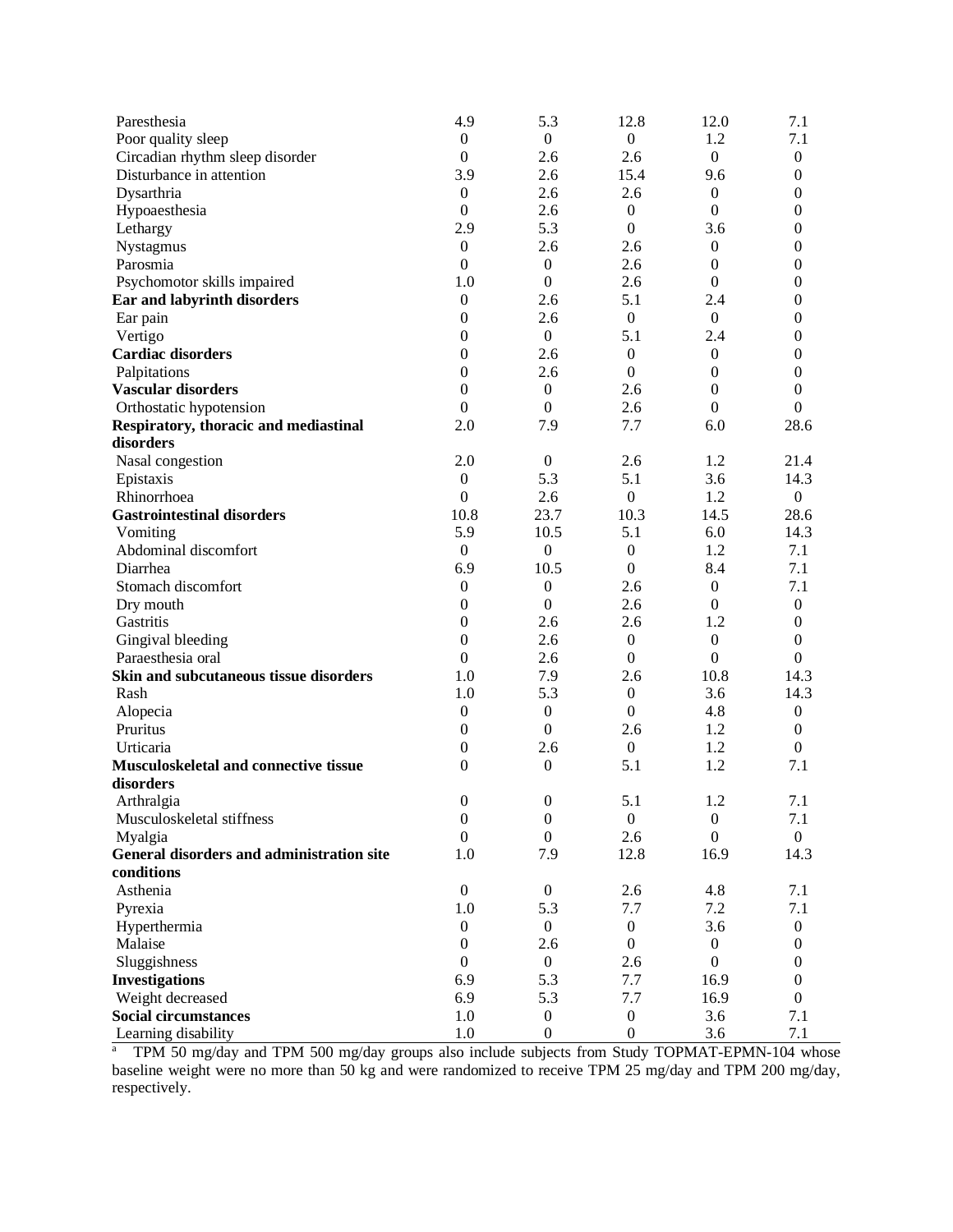*Double-blind, placebo-controlled data, migraine prophylaxis trials – adult patients* Adverse reactions reported in  $\geq$ 1% of TOPAMAX<sup>®</sup>-treated adult patients in double-blind, placebo-controlled migraine prophylaxis trials are shown in Table 5. Adverse reactions that had an incidence  $>5\%$  at the recommended dose (100 mg/day) in descending order of frequency included paresthesia, fatigue, nausea, diarrhea, weight decreased, dysguesia, anorexia, decreased appetite, insomnia, hypoesthesia, disturbance in attention, anxiety, somnolence, and expressive language disorder.

| Double-Dhild, Flacebo-Controlled ivilgrame Frophylaxis Trials |               | TOPAMAX <sup>®</sup> TOPAMAX <sup>®</sup> | <b>TOPAMAX®</b> | <b>PLACEBO</b> |
|---------------------------------------------------------------|---------------|-------------------------------------------|-----------------|----------------|
|                                                               | 50 mg/day     | 100 mg/day                                | 200 mg/day      |                |
| <b>System/Organ Class</b>                                     | $(N=227)$     | $(N=374)$                                 | $(N=501)$       | $(N=436)$      |
| <b>Adverse Reaction</b>                                       | $\frac{0}{0}$ | $\frac{0}{0}$                             | $\frac{0}{0}$   | $\frac{0}{0}$  |
| <b>Metabolism and Nutrition</b>                               |               |                                           |                 |                |
| <b>Disorders</b>                                              |               |                                           |                 |                |
| Anorexia                                                      | 3.5           | 7.5                                       | 7.2             | 3.0            |
|                                                               | 5.7           | 7.0                                       | 6.8             | 3.0            |
| Decreased appetite<br><b>Psychiatric Disorders</b>            |               |                                           |                 |                |
| Insomnia                                                      | 4.8           | 7.0                                       | 5.6             | 3.9            |
| Anxiety                                                       | 4.0           | 5.3                                       | 5.0             | 1.8            |
| Expressive language disorder                                  | 6.6           | 5.1                                       | 5.2             | 1.4            |
|                                                               | 3.5           | 4.8                                       | 7.4             | 4.1            |
| Depression<br>Depressed mood                                  | 0.4           | 2.9                                       | 2.0             | 0.9            |
| Confusional state                                             | 0.4           | 1.6                                       | 2.0             | 1.1            |
|                                                               | 1.8           | 1.3                                       | 1.0             | 0.2            |
| Mood swings                                                   | 0.4           | 1.1                                       | 0.2             | 0.2            |
| Affect lability                                               | 1.8           | 1.1                                       | 3.4             |                |
| Bradyphrenia                                                  |               |                                           |                 | 1.4            |
| <b>Nervous System Disorders</b><br>Paresthesia                | 35.7          | 50.0                                      | 48.5            | 5.0            |
|                                                               |               |                                           |                 |                |
| Dysgeusia                                                     | 15.4          | 8.0                                       | 12.6            | 0.9            |
| Hypoesthesia                                                  | 5.3           | 6.7                                       | 7.4             | 1.4            |
| Disturbance in attention                                      | 2.6           | 6.4                                       | 9.2             | 2.3            |
| Somnolence                                                    | 6.2           | 5.1                                       | 6.8             | 3.0            |
| Memory impairment                                             | 4.0           | 4.5                                       | 6.2             | 1.6            |
| Amnesia                                                       | 3.5           | 2.9                                       | 5.2             | 0.5            |
| Tremor                                                        | 1.3           | 1.9                                       | 2.4             | 1.4            |
| <b>Balance</b> disorder                                       | 0.4           | 1.3                                       | 0.4             | $\overline{0}$ |
| Mental impairment                                             | 0.4           | 1.1                                       | 1.8             | 0.9            |
| <b>Eye Disorders</b>                                          |               |                                           |                 |                |
| Vision blurred                                                | 4.0           | 2.4                                       | 4.4             | 2.5            |
| <b>Ear and Labyrinth Disorders</b>                            |               |                                           |                 |                |
| <b>Tinnitus</b>                                               | 0.4           | 1.3                                       | 1.6             | 0.7            |
| <b>Respiratory, Thoracic and</b>                              |               |                                           |                 |                |
| <b>Mediastinal Disorders</b>                                  |               |                                           |                 |                |
| Dyspnea                                                       | 1.3           | 2.7                                       | 1.6             | 1.4            |
| Epistaxis                                                     | 0.4           | 1.1                                       | 0.6             | 0.5            |
| <b>Gastrointestinal Disorders</b>                             |               |                                           |                 |                |
| Nausea                                                        | 9.3           | 13.6                                      | 14.6            | 8.3            |
| Diarrhea                                                      | 9.3           | 11.2                                      | 10.0            | 4.4            |

**Table 5: Adverse Reactions Reported by ≥1% of TOPAMAX-Treated Adult Patients in Double-Blind, Placebo-Controlled Migraine Prophylaxis Trials**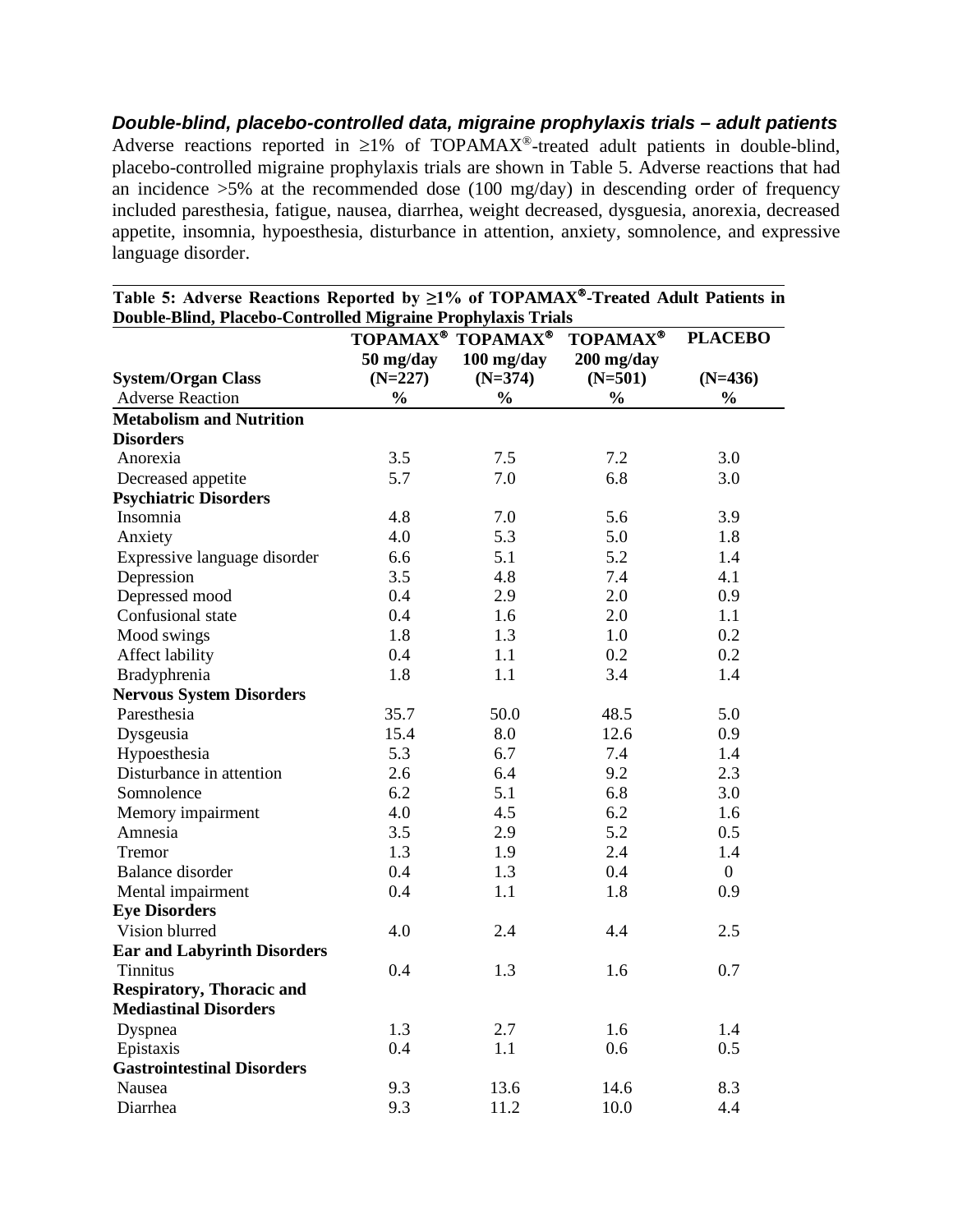|                                       |                                   | TOPAMAX <sup>®</sup> TOPAMAX <sup>®</sup> | <b>TOPAMAX®</b> | <b>PLACEBO</b> |
|---------------------------------------|-----------------------------------|-------------------------------------------|-----------------|----------------|
|                                       | $50 \frac{\text{mg}}{\text{day}}$ | $100$ mg/day                              | $200$ mg/day    |                |
| <b>System/Organ Class</b>             | $(N=227)$                         | $(N=374)$                                 | $(N=501)$       | $(N=436)$      |
| <b>Adverse Reaction</b>               | $\frac{6}{9}$                     | $\%$                                      | $\frac{6}{10}$  | $\%$           |
| Dry mouth                             | 1.8                               | 3.2                                       | 5.0             | 2.5            |
| Paresthesia oral                      | 1.3                               | 2.9                                       | 1.6             | 0.5            |
| Constipation                          | 1.8                               | 2.1                                       | 1.8             | 1.4            |
| Abdominal distension                  | $\Omega$                          | 1.3                                       | 0.2             | 0.2            |
| Stomach discomfort                    | 2.2                               | 1.3                                       | 1.0             | 0.2            |
| Gastroesophageal reflux disease       | 0.4                               | 1.1                                       | 1.2             | 0.5            |
| <b>Musculoskeletal and Connective</b> |                                   |                                           |                 |                |
| <b>Tissue Disorders</b>               |                                   |                                           |                 |                |
| Muscle twitching                      | 1.8                               | 1.3                                       | 1.8             | 0.7            |
| <b>General Disorders and</b>          |                                   |                                           |                 |                |
| <b>Administration Site Conditions</b> |                                   |                                           |                 |                |
| Fatigue                               | 15.0                              | 15.2                                      | 19.2            | 11.2           |
| Asthenia                              | 0.9                               | 2.1                                       | 2.6             | $0.5^{\circ}$  |
| Irritability                          | 3.1                               | 1.9                                       | 2.4             | 0.9            |
| Thirst                                | 1.3                               | 1.6                                       | 1.0             | 0.5            |
| <b>Investigations</b>                 |                                   |                                           |                 |                |
| Weight decreased                      | 5.3                               | 9.1                                       | 10.8            | 1.4            |

**Table 5: Adverse Reactions Reported by ≥1% of TOPAMAX-Treated Adult Patients in Double-Blind, Placebo-Controlled Migraine Prophylaxis Trials**

The recommended dose for migraine prophylaxis is 100 mg/day.

#### *Other clinical trial data – adult patients*

Adverse reactions reported in double-blind controlled clinical trials in  $\langle 1\%$  of TOPAMAX<sup>®</sup>treated adult patients or at any rate in open-label clinical trials of TOPAMAX®-treated adult patients are shown in Table 6.

**Table 6. Adverse Reactions Reported in Double-Blind Controlled Clinical Trials in <1% of TOPAMAX-Treated Adult Patients or at Any Rate in Open-Label Clinical Trials of TOPAMAX-Treated Adult Patients**

#### **Blood and Lymphatic System Disorders**

Leukopenia, lymphadenopathy, thrombocytopenia

#### **Immune System Disorders**

Hypersensitivity

#### **Metabolism and Nutrition Disorders**

Acidosis hyperchloremic, hypokalemia, increased appetite, metabolic acidosis, polydipsia

#### **Psychiatric Disorders**

Abnormal behavior, anorgasmia, apathy, crying, distractibility, disturbance in sexual arousal, dysphemia, early morning awakening, elevated mood, euphoric mood, flat affect, hallucination, hallucination auditory, hallucination visual, hypomania, initial insomnia, lack of spontaneous speech, libido decreased, listless, loss of libido, mania, middle insomnia, orgasmic sensation decreased, panic attack, panic disorder, panic reaction, paranoia, perseveration, reading disorder, restlessness, sleep disorder, suicidal ideation, suicide attempt, tearfulness, thinking abnormal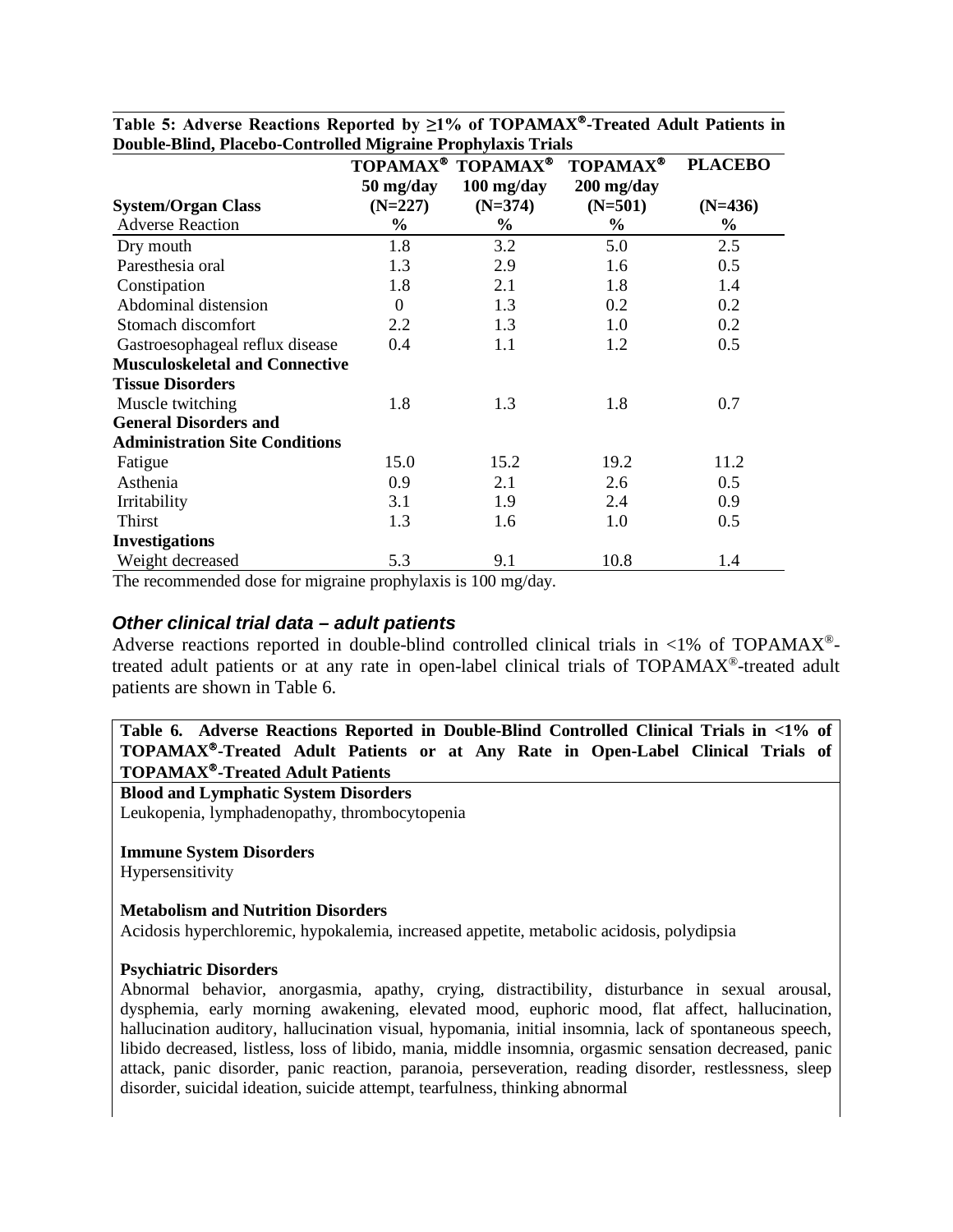### **Table 6. Adverse Reactions Reported in Double-Blind Controlled Clinical Trials in <1% of TOPAMAX-Treated Adult Patients or at Any Rate in Open-Label Clinical Trials of TOPAMAX-Treated Adult Patients**

#### **Nervous System Disorders**

Ageusia, akinesia, anosmia, aphasia, apraxia, aura, burning sensation, cerebellar syndrome, circadian rhythm sleep disorder, clumsiness, complex partial seizure, convulsion, depressed level of consciousness, dizziness postural, drooling, dysesthesia, dysgraphia, dyskinesia, dysphasia, dystonia, essential tremor, formication, grand mal convulsion, hyperesthesia, hypersomnia, hypogeusia, hypokinesia, hyposmia, neuropathy peripheral, parosmia, poor quality sleep, presyncope, repetitive speech, sensory disturbance, sensory loss, stupor, syncope, unresponsive to stimuli

#### **Eye Disorders**

Accommodation disorder, altered visual depth perception, amblyopia, blepharospasm, blindness transient, blindness unilateral, glaucoma, lacrimation increased, mydriasis, night blindness, photopsia, presbyopia, scintillating scotoma, scotoma, visual acuity reduced

#### **Ear and Labyrinth Disorders**

Deafness, deafness neurosensory, deafness unilateral, ear discomfort, hearing impaired

### **Cardiac Disorders**

Bradycardia, sinus bradycardia, palpitations

**Vascular Disorders**

Flushing, hot flush, orthostatic hypotension, Raynaud's phenomenon

#### **Respiratory, Thoracic, and Mediastinal Disorders**

Dysphonia, dyspnea exertional, nasal congestion, paranasal sinus hypersecretion

#### **Gastrointestinal Disorders**

Abdominal discomfort, abdominal pain lower, abdominal tenderness, breath odor, epigastric discomfort, flatulence, glossodynia, hypoesthesia oral, oral pain, pancreatitis, salivary hypersecretion

#### **Skin and Subcutaneous Tissue Disorders**

Anhidrosis, dermatitis allergic, erythema, rash macular, skin discoloration, skin odor abnormal, swelling face, urticaria, urticaria localized

#### **Musculoskeletal and Connective Tissue Disorders**

Flank pain, muscle fatigue, muscular weakness, musculoskeletal stiffness

#### **Renal and Urinary Disorders**

Calculus ureteric, calculus urinary, hematuria, incontinence, micturition urgency, renal colic, renal pain, urinary incontinence

### **Reproductive System and Breast Disorders**

Sexual dysfunction

#### **General Disorders**

Face edema, feeling abnormal, feeling drunk, feeling jittery, malaise, peripheral coldness, sluggishness

#### **Investigations**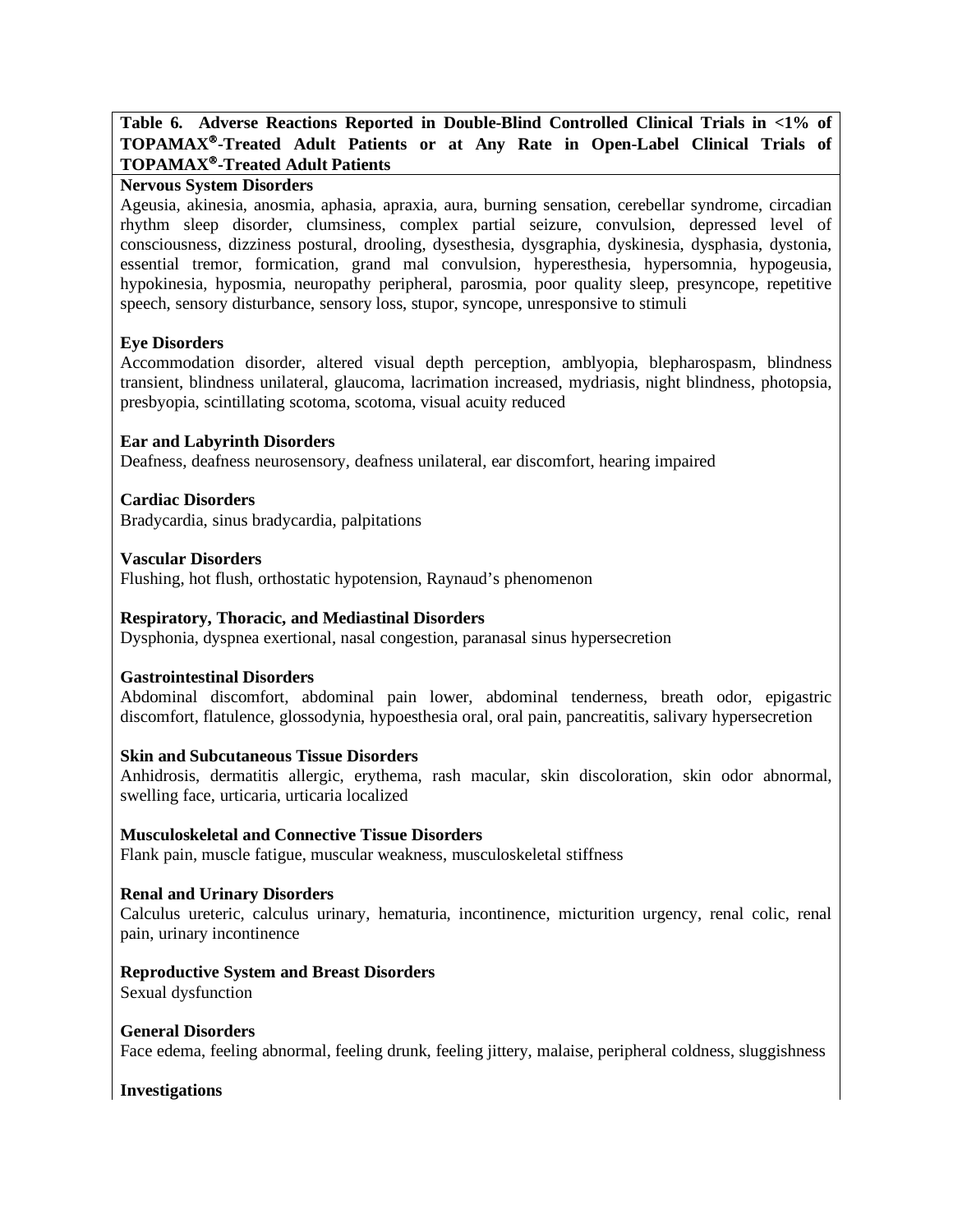**Table 6. Adverse Reactions Reported in Double-Blind Controlled Clinical Trials in <1% of TOPAMAX-Treated Adult Patients or at Any Rate in Open-Label Clinical Trials of TOPAMAX-Treated Adult Patients**

Blood bicarbonate decreased, crystal urine present, tandem gait test abnormal, white blood cell count decreased

### *Other clinical trial data – pediatric patients*

Adverse reactions reported in double-blind controlled clinical trials in  $\langle 2\%$  of TOPAMAX<sup>®</sup>treated pediatric patients or at any rate in open-label clinical trials of TOPAMAX®-treated pediatric patients are shown in Table 7.

**Table 7. Adverse Drug Reactions Reported in Double-Blind Controlled Clinical Trials in <2% of TOPAMAX-Treated Pediatric Patients or at Any Rate in Open-Label Clinical Trials of TOPAMAX-Treated Pediatric Patients**

**Blood and Lymphatic System Disorders**

Eosinophilia, leukopenia, lymphadenopathy, thrombocytopenia

#### **Immune System Disorders**

Hypersensitivity

#### **Metabolism and Nutrition Disorders**

Acidosis hyperchloremic, hypokalemia, increased appetite

#### **Psychiatric Disorders**

Anger, apathy, crying, distractibility, expressive language disorder, initial insomnia, insomnia, middle insomnia, mood swings, perseveration, sleep disorder, suicidal ideation, suicide attempt

#### **Nervous System Disorders**

Circadian rhythm sleep disorder, convulsion, dysarthria, dysgeusia, grand mal convulsion, hypoesthesia, mental impairment, nystagmus, parosmia, poor quality sleep, psychomotor hyperactivity, psychomotor skills impaired, syncope, tremor

#### **Eye Disorders**

Diplopia, lacrimation increased, vision blurred

**Ear and Labyrinth Disorders** Ear pain

**Cardiac Disorders** Palpitations, sinus bradycardia

**Vascular Disorders** Orthostatic hypotension

**Respiratory, Thoracic, and Mediastinal Disorders** Nasal congestion, paranasal sinus hypersecretion, rhinorrhea

#### **Gastrointestinal Disorders**

Abdominal discomfort, abdominal pain, dry mouth, flatulence, gastritis, gastroesophageal reflux disease, gingival bleeding, glossodynia, pancreatitis, paresthesia oral, stomach discomfort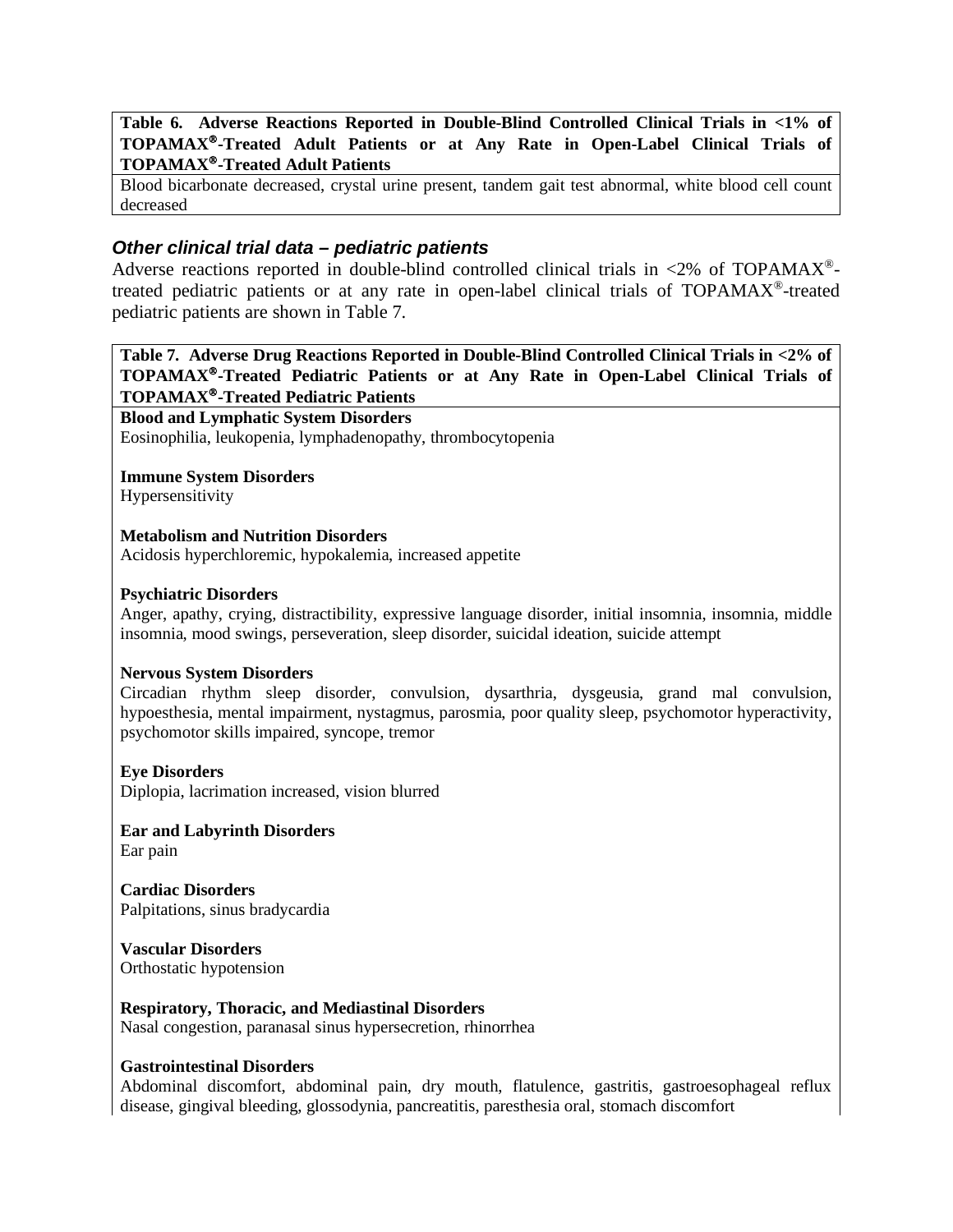**Table 7. Adverse Drug Reactions Reported in Double-Blind Controlled Clinical Trials in <2% of TOPAMAX-Treated Pediatric Patients or at Any Rate in Open-Label Clinical Trials of TOPAMAX-Treated Pediatric Patients**

**Musculoskeletal and Connective Tissue Disorders** Arthralgia, musculoskeletal stiffness, myalgia

**Renal and Urinary Disorders** Incontinence, micturition urgency, pollakiuria

#### **General Disorders**

Feeling abnormal, hyperthermia, malaise, sluggishness

### **Postmarketing data**

Adverse events first identified as adverse reactions during postmarketing experience with TOPAMAX® are included in Tables 8. In each table, the frequencies are provided according to the following convention:

| Very common | $\geq$ 1/10                                    |
|-------------|------------------------------------------------|
| Common      | $\geq$ 1/100 to <1/10                          |
| Uncommon    | $\geq$ 1/1000 to <1/100                        |
| Rare        | $\geq$ 1/10000 to <1/1000                      |
| Very rare   | $\langle 1/10000$ , including isolated reports |

In Table 8, adverse reactions are presented by frequency category based on spontaneous reporting rates.

|                                           | Table 8: Adverse Reactions Identified During Postmarketing Experience      |  |  |  |  |  |
|-------------------------------------------|----------------------------------------------------------------------------|--|--|--|--|--|
|                                           | with TOPAMAX <sup>®</sup> by Frequency Category Estimated from Spontaneous |  |  |  |  |  |
|                                           | <b>Reporting Rates</b>                                                     |  |  |  |  |  |
| <b>Infections and Infestations</b>        |                                                                            |  |  |  |  |  |
|                                           | Very rare Nasopharyngitis                                                  |  |  |  |  |  |
|                                           | <b>Blood and Lymphatic System Disorders</b>                                |  |  |  |  |  |
|                                           | Very rare Neutropenia                                                      |  |  |  |  |  |
| <b>Immune System Disorders</b>            |                                                                            |  |  |  |  |  |
|                                           | Very rare Allergic edema                                                   |  |  |  |  |  |
| <b>Metabolism and Nutrition Disorders</b> |                                                                            |  |  |  |  |  |
| Very rare                                 | Hyperammonemia                                                             |  |  |  |  |  |
|                                           | <i>Very rare</i> Hyperammonemic encephalopathy                             |  |  |  |  |  |
| <b>Psychiatric Disorders</b>              |                                                                            |  |  |  |  |  |
| Very rare                                 | Feeling of despair                                                         |  |  |  |  |  |
| <b>Eye Disorders</b>                      |                                                                            |  |  |  |  |  |
|                                           | <i>Very rare</i> Abnormal sensation in eye                                 |  |  |  |  |  |
|                                           | <i>Very rare</i> Angle closure glaucoma                                    |  |  |  |  |  |
|                                           | Very rare Conjunctival edema                                               |  |  |  |  |  |
|                                           | <i>Very rare</i> Eye movement disorder                                     |  |  |  |  |  |
|                                           | Very rare Eyelid edema                                                     |  |  |  |  |  |
| Very rare                                 | Maculopathy                                                                |  |  |  |  |  |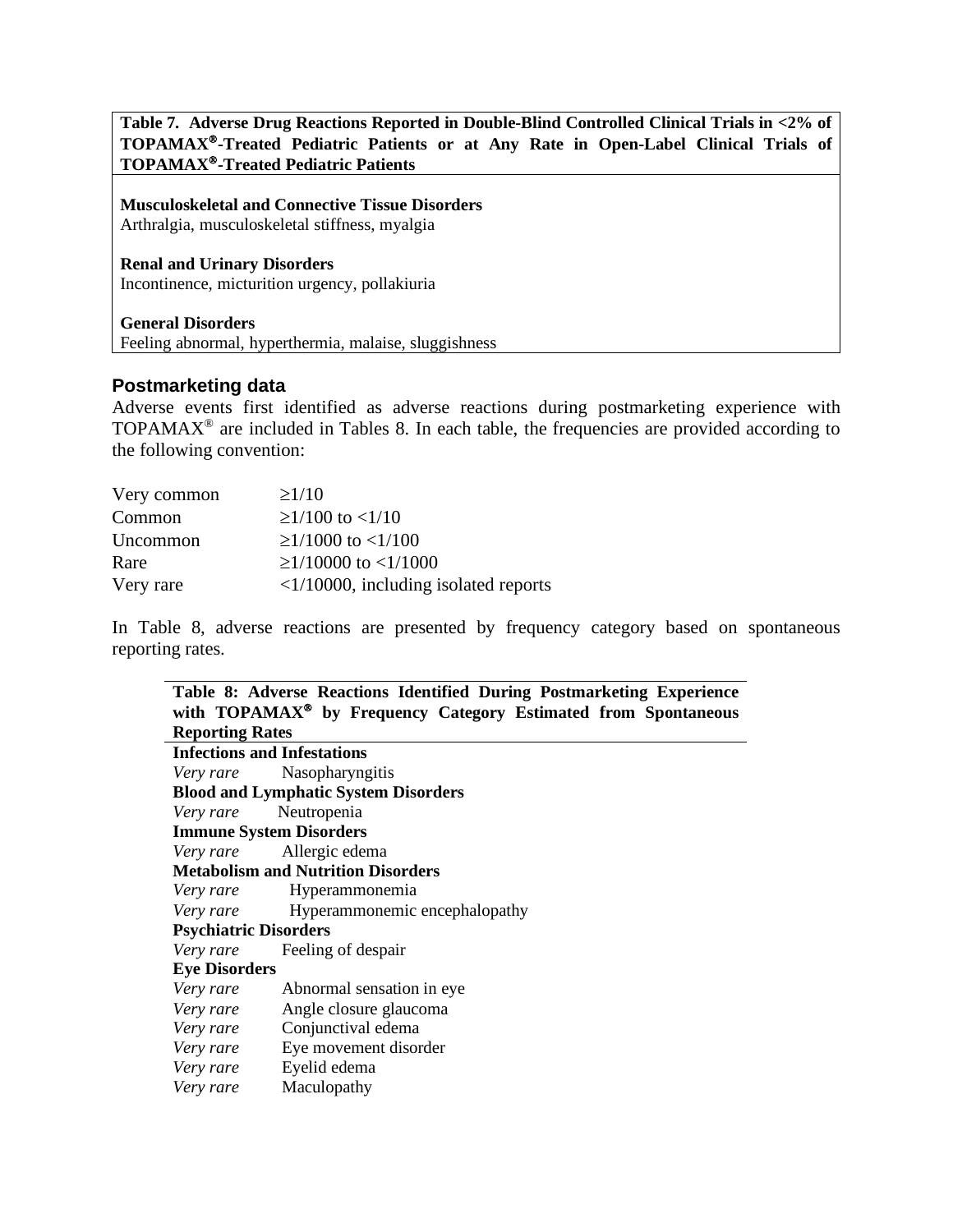|                        |  |  |  |  | Table 8: Adverse Reactions Identified During Postmarketing Experience      |  |
|------------------------|--|--|--|--|----------------------------------------------------------------------------|--|
|                        |  |  |  |  | with TOPAMAX <sup>®</sup> by Frequency Category Estimated from Spontaneous |  |
| <b>Reporting Rates</b> |  |  |  |  |                                                                            |  |

| weporum, www                                               |                                                        |  |  |  |  |  |
|------------------------------------------------------------|--------------------------------------------------------|--|--|--|--|--|
| <i>Very rare</i> Myopia                                    |                                                        |  |  |  |  |  |
| Very rare Uveitis                                          |                                                        |  |  |  |  |  |
|                                                            | <b>Respiratory, Thoracic and Mediastinal Disorders</b> |  |  |  |  |  |
| Very rare                                                  | Cough                                                  |  |  |  |  |  |
| <b>Skin and Subcutaneous Tissue Disorders</b>              |                                                        |  |  |  |  |  |
|                                                            | <i>Very rare</i> Erythema multiforme                   |  |  |  |  |  |
|                                                            | Very rare Periorbital edema                            |  |  |  |  |  |
|                                                            | Very rare Stevens-Johnson syndrome                     |  |  |  |  |  |
|                                                            | <i>Very rare</i> Toxic epidermal necrolysis            |  |  |  |  |  |
| <b>Musculoskeletal and Connective Tissue Disorders</b>     |                                                        |  |  |  |  |  |
|                                                            | <i>Very rare</i> Joint swelling                        |  |  |  |  |  |
|                                                            | Very rare Limb discomfort                              |  |  |  |  |  |
| <b>Renal and Urinary Disorders</b>                         |                                                        |  |  |  |  |  |
|                                                            | Very rare Renal tubular acidosis                       |  |  |  |  |  |
|                                                            | <i>Very rare</i> Nephrocalcinosis                      |  |  |  |  |  |
| <b>General Disorders and Administration Site Reactions</b> |                                                        |  |  |  |  |  |
|                                                            | Very rare Generalized edema                            |  |  |  |  |  |
|                                                            | Very rare Influenza like illness                       |  |  |  |  |  |
| <b>Investigations</b>                                      |                                                        |  |  |  |  |  |
| Very rare                                                  | Weight increased                                       |  |  |  |  |  |

# **Overdose**

### **Symptoms and signs**

Overdoses of topiramate have been reported. Signs and symptoms included: convulsions, drowsiness, speech disturbances, blurred vision, diplopia, mentation impaired, lethargy, abnormal coordination, stupor, hypotension, abdominal pain, agitation, dizziness and depression. The clinical consequences were not severe in most cases, but deaths have been reported after polydrug overdoses involving topiramate.

Topiramate overdose can result in severe metabolic acidosis (see *Warnings and Precautions – Metabolic acidosis and sequelae*).

The highest topiramate overdose reported was calculated to be between 96 and 110 g and resulted in coma lasting 20 to 24 hours followed by full recovery after 3 to 4 days.

### **Treatment**

In the event of overdose, Topiramate should be discontinued and general supportive treatment given until clinical toxicity has been diminished or resolved. Hemodialysis has been shown to be an effective means of removing topiramate from the body. The patient should be well hydrated.

It is advisable to contact a poison control center to obtain the latest recommendations for the management of an overdose.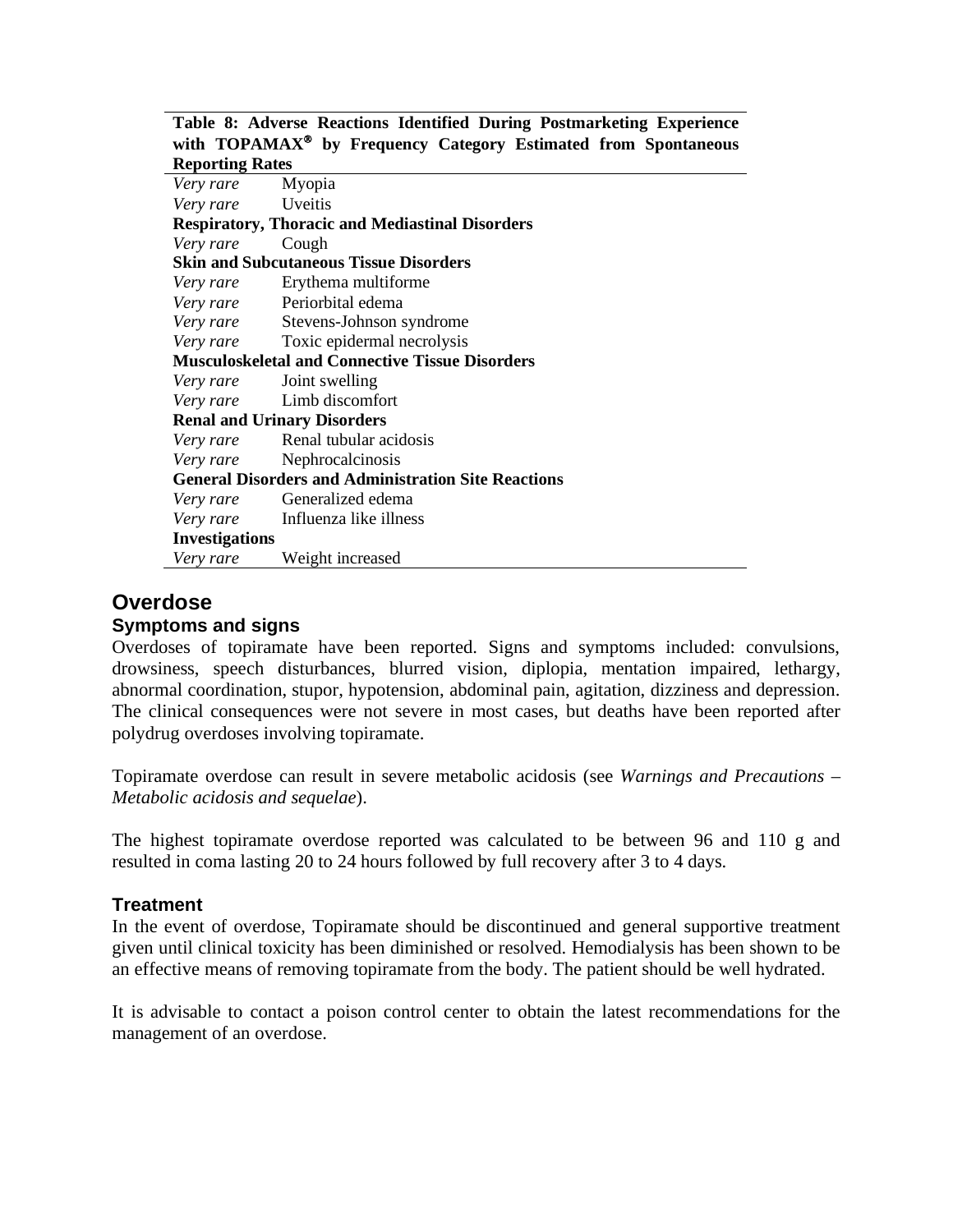# **PHARMACOLOGICAL PROPERTIES**

Topiramate is designated chemically as 2,3:4,5-bis-O-(1-methylethylidene)-ß-D-fructopyranose sulfamate.

The empirical formula is  $C_{12}H_{21}NO_8S$ . The molecular weight is 339.36. The structural formula is:



Topiramate is a white crystalline powder having a bitter taste. Topiramate is most soluble in alkaline solutions containing sodium hydroxide or sodium phosphate and having a pH of 9 to 10. It is freely soluble in acetone, chloroform, dimethylsulfoxide and ethanol. The solubility in water is 9.8 mg/mL. Its saturated solution has a pH of 6.3.

# **Pharmacodynamic Properties**

Pharmacotherapeutic group: other antiepileptics, ATC code: N03AX11

Topiramate is classified as a sulfamate-substituted monosaccharide. The precise mechanism by which topiramate exerts its antiseizure and migraine prophylaxis effects are unknown. Electrophysiological and biochemical studies on cultured neurons have identified three properties that may contribute to the antiepileptic efficacy of topiramate.

Action potentials elicited repetitively by a sustained depolarization of the neurons were blocked by topiramate in a time-dependent manner, suggestive of a state-dependent sodium channel blocking action. Topiramate increased the frequency at which  $\gamma$ -aminobutyrate (GABA) activated GABAA receptors, and enhanced the ability of GABA to induce a flux of chloride ions into neurons, suggesting that topiramate potentiates the activity of this inhibitory neurotransmitter.

This effect was not blocked by flumazenil, a benzodiazepine antagonist, nor did topiramate increase the duration of the channel open time, differentiating topiramate from barbiturates that modulate GABAA receptors.

Because the antiepileptic profile of topiramate differs markedly from that of the benzodiazepines, it may modulate a benzodiazepine-insensitive subtype of GABA<sub>A</sub> receptor. Topiramate antagonized the ability of kainate to activate the kainate/AMPA (α-amino-3 hydroxy-5-methylisoxazole-4-propionic acid) subtype of excitatory amino acid (glutamate) receptor, but had no apparent effect on the activity of N-methyl-D-aspartate (NMDA) at the NMDA receptor subtype. These effects of topiramate were concentration-dependent over a range of 1 mcM to 200 mcM, with minimum activity observed at 1 mcM to 10 mcM.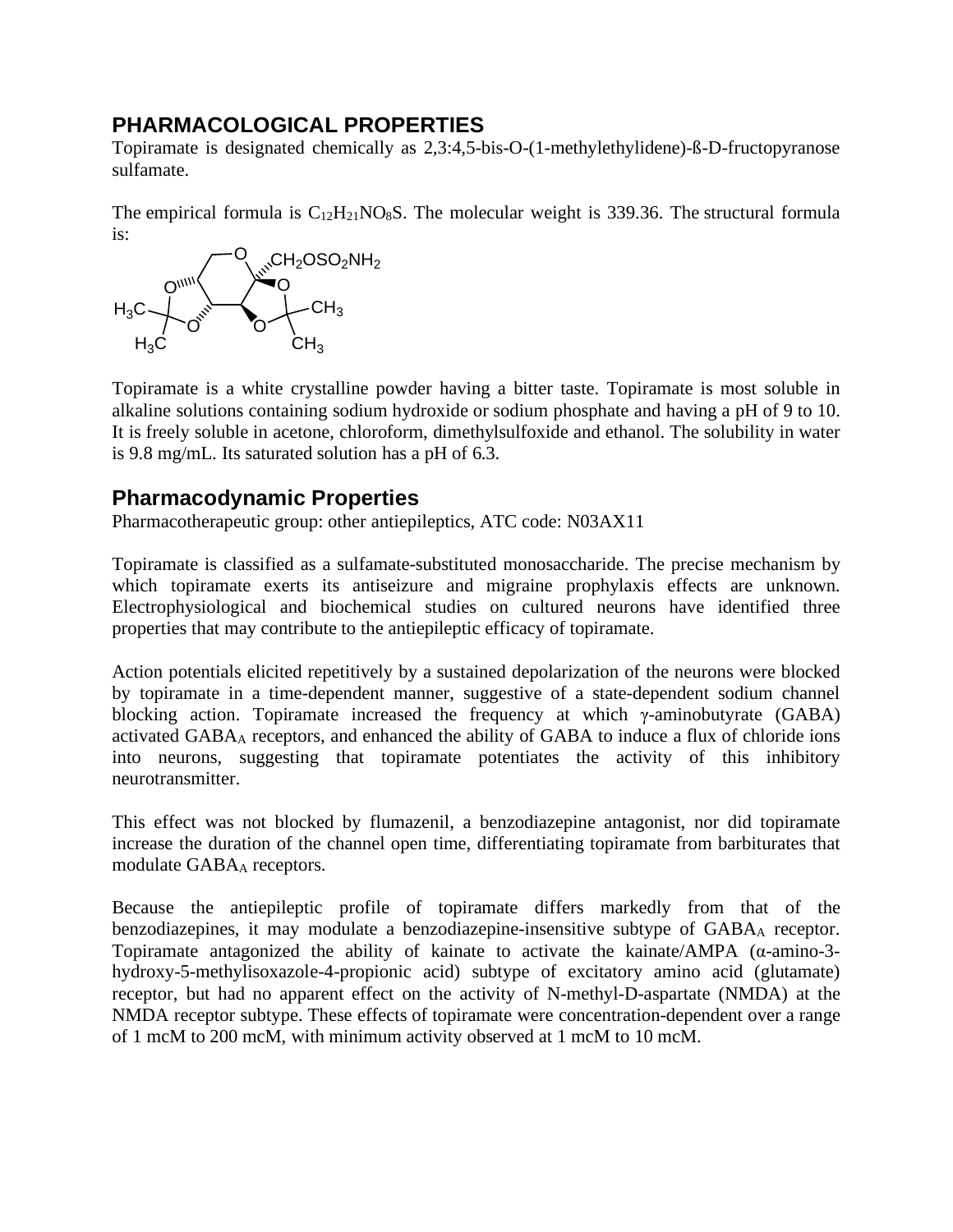In addition, topiramate inhibits some isoenzymes of carbonic anhydrase. This pharmacologic effect is much weaker than that of acetazolamide, a known carbonic anhydrase inhibitor, and is not thought to be a major component of topiramate's antiepileptic activity.

In animal studies, topiramate exhibits anticonvulsant activity in rat and mouse maximal electroshock seizure (MES) tests and is effective in rodent models of epilepsy, which include tonic and absence-like seizures in the spontaneous epileptic rat (SER) and tonic and clonic seizures induced in rats by kindling of the amygdala or by global ischemia. Topiramate is only weakly effective in blocking clonic seizures induced by the GABAA receptor antagonist, pentylenetetrazole.

Studies in mice receiving concomitant administration of topiramate and carbamazepine or phenobarbital showed synergistic anticonvulsant activity, while combination with phenytoin showed additive anticonvulsant activity. In well-controlled add-on trials, no correlation has been demonstrated between trough plasma concentrations of topiramate and its clinical efficacy. No evidence of tolerance has been demonstrated in man.

# **Pharmacokinetic Properties**

The tablet and sprinkle formulations are bioequivalent.

The pharmacokinetic profile of topiramate compared to other AEDs shows a long plasma halflife, linear pharmacokinetics, predominantly renal clearance, absence of significant protein binding, and lack of clinically relevant active metabolites.

Topiramate is not a potent inducer of drug metabolizing enzymes, can be administered without regard to meals, and routine monitoring of plasma topiramate concentrations is not necessary. In clinical studies, there was no consistent relationship between plasma concentrations and efficacy or adverse events.

### **Absorption**

Topiramate is rapidly and well absorbed. Following oral administration of 100 mg topiramate to healthy subjects, a mean peak plasma concentration  $(C_{\text{max}})$  of 1.5 mcg/mL was achieved within 2 to 3 hours ( $T_{\text{max}}$ ). Based on the recovery of radioactivity from the urine the mean extent of absorption of a 100 mg oral dose of 14C-topiramate was at least 81%. There was no clinically significant effect of food on the bioavailability of topiramate.

### **Distribution**

Generally, 13 to 17% of topiramate is bound to plasma protein. A low capacity binding site for topiramate in/on erythrocytes that is saturable above plasma concentrations of 4 mcg/mL has been observed. The volume of distribution varied inversely with the dose. The mean apparent volume of distribution was 0.80 to 0.55 L/kg for a single dose range of 100 to 1200 mg. An effect of gender on the volume of distribution was detected, with values for females circa 50% of those for males. This was attributed to the higher percent body fat in female patients and is of no clinical consequence.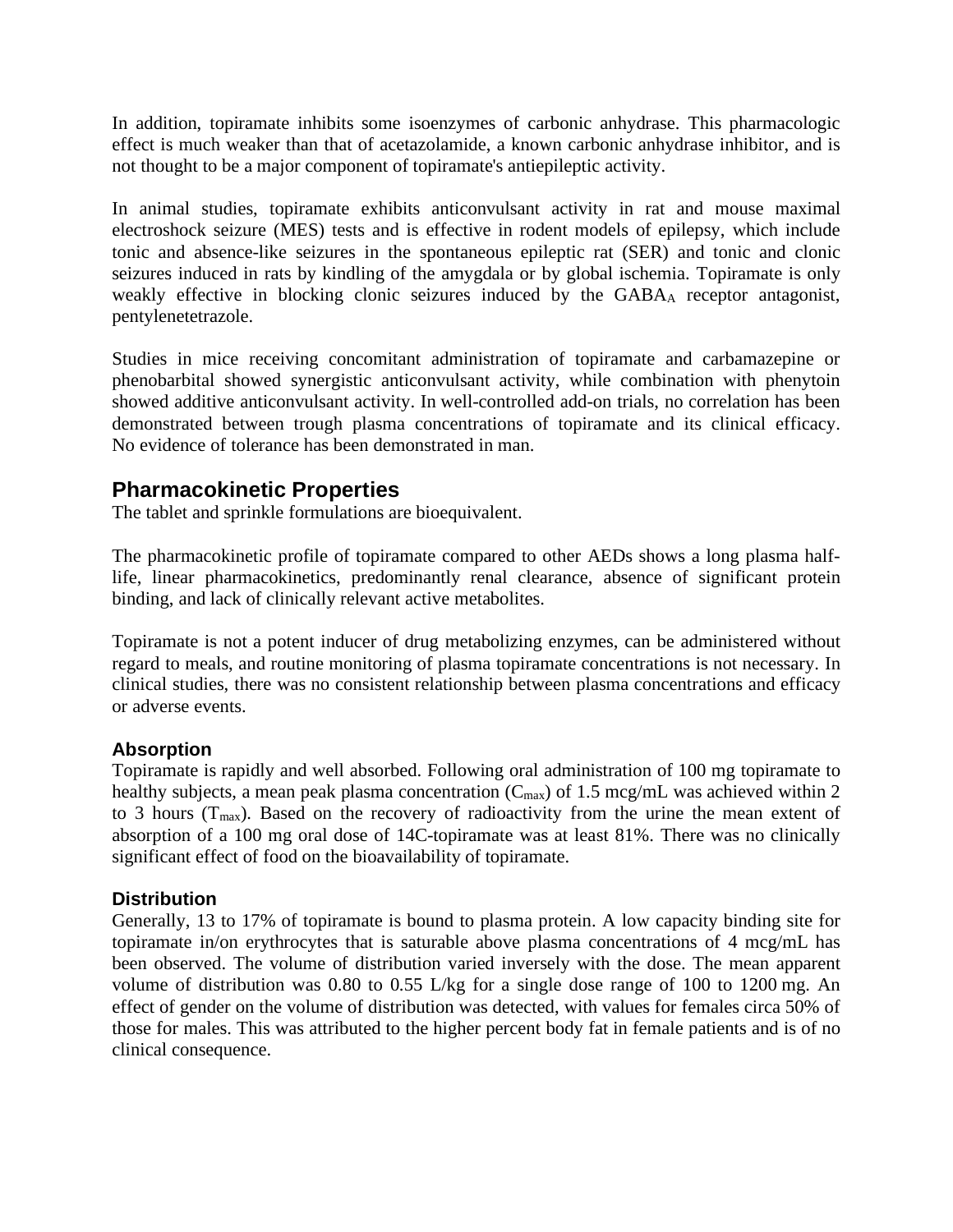### **Metabolism**

Topiramate is not extensively metabolized (∼20%) in healthy volunteers. It is metabolized up to 50% in patients receiving concomitant antiepileptic therapy with known inducers of drug metabolizing enzymes. Six metabolites, formed through hydroxylation, hydrolysis and glucuronidation, have been isolated, characterized and identified from plasma, urine and feces of humans. Each metabolite represents less than 3% of the total radioactivity excreted following administration of 14C-topiramate. Two metabolites, which retained most of the structure of topiramate, were tested and found to have little or no anticonvulsant activity.

### **Elimination**

In humans, the major route of elimination of unchanged topiramate and its metabolites is via the kidney (at least 81% of the dose). Approximately 66% of a dose of 14C-topiramate was excreted unchanged in the urine within four days. Following twice a day dosing with 50 mg and 100 mg of topiramate the mean renal clearance was approximately 18 mL/min and 17 mL/min, respectively. There is evidence of renal tubular reabsorption of topiramate. This is supported by studies in rats where topiramate was co-administered with probenecid, and a significant increase in renal clearance of topiramate was observed. Overall, plasma clearance is approximately 20 to 30 mL/min in humans following oral administration.

Topiramate exhibits low intersubject variability in plasma concentrations and, therefore, has predictable pharmacokinetics. The pharmacokinetics of topiramate are linear with plasma clearance remaining constant and area under the plasma concentration curve increasing in a dose-proportional manner over a 100 to 400 mg single oral dose range in healthy subjects. Patients with normal renal function may take 4 to 8 days to reach steady-state plasma concentrations. The mean  $C_{\text{max}}$  following multiple, twice a day oral doses of 100 mg to healthy subjects was 6.76 mcg/mL. Following administration of multiple doses of 50 mg and 100 mg of topiramate twice a day, the mean plasma elimination half-life was approximately 21 hours.

### **Use with other AEDs**

Concomitant multiple-dose administration of topiramate, 100 to 400 mg twice a day, with phenytoin or carbamazepine shows dose proportional increases in plasma concentrations of topiramate.

### **Special populations**

### *Pediatrics (up to 12 years of age)*

The pharmacokinetics of topiramate in children, as in adults receiving add-on therapy, are linear, with clearance independent of dose and steady-state plasma concentrations increasing in proportion to dose. Children, however, have a higher clearance and a shorter elimination halflife. Consequently, the plasma concentrations of topiramate for the same mg/kg dose may be lower in children compared to adults. As in adults, hepatic enzyme inducing AEDs decrease the steady-state plasma concentrations.

### *Elderly*

Plasma clearance of topiramate is unchanged in elderly subjects in the absence of underlying renal disease.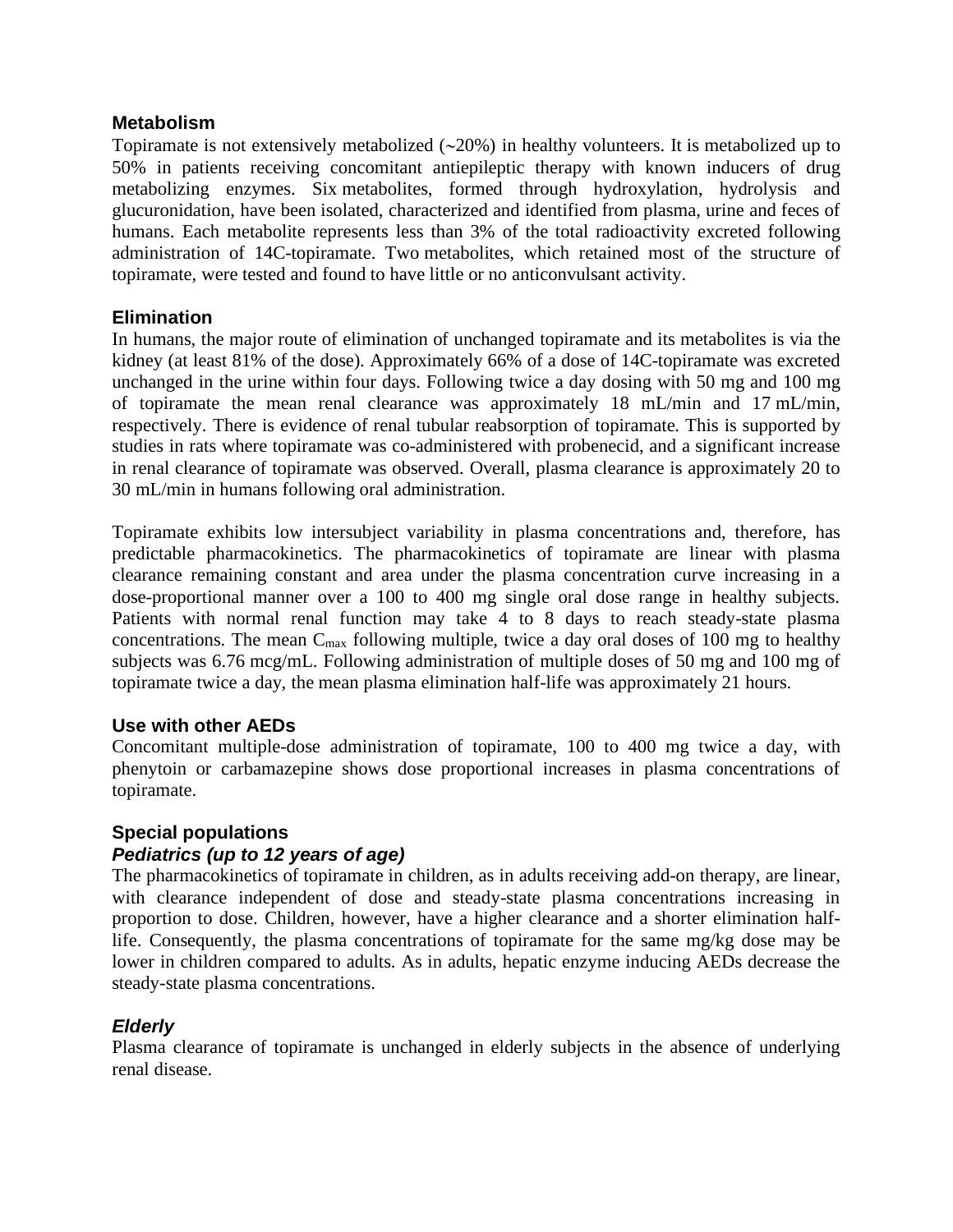### *Renal impairment*

The plasma and renal clearance of topiramate decreased in patients with moderate and severe impaired renal function ( $CL_{CR}$  <70 mL/min). As a result, higher steady-state topiramate plasma concentrations are expected for a given dose in renal-impaired patients as compared to those with normal renal function. In addition, patients with renal impairment will require a longer time to reach steady-state at each dose. In patients with moderate and severe renal impairment, half of the usual starting and maintenance dose is recommended (see *Dosing and Administration*).

Topiramate is effectively removed from plasma by hemodialysis. A prolonged period of hemodialysis may cause topiramate concentration to fall below levels that are required to maintain an anti-seizure effect. To avoid rapid drops in topiramate plasma concentration during hemodialysis, a supplemental dose of topiramate may be required. The actual adjustment should take into account 1) the duration of dialysis period, 2) the clearance rate of the dialysis system being used, and 3) the effective renal clearance of topiramate in the patient being dialyzed.

### *Hepatic impairment*

Plasma clearance of topiramate decreased a mean of 26% in patients with moderate to severe hepatic impairment. Therefore, topiramate should be administered with caution in patients with hepatic impairment.

# **NON-CLINICAL INFORMATION**

Acute and long-term exposure of mice, rats, dogs and rabbits to topiramate was well tolerated. Hyperplasia of the gastric epithelial cells was observed only in rodents and in rats was reversible after 9 weeks without treatment.

### **Carcinogenicity and Mutagenicity**

Tumors of smooth muscle origin in the urinary bladder were seen only in mice (oral dosages up to 300 mg/kg for 21 months) and appear to be unique to the species. Since no human counterpart exists, they were not considered clinically relevant. No such findings occurred in the rat carcinogenicity study (oral dosages up to 120 mg/kg/day for 24 months). Other toxicologic and pathologic effects of topiramate observed in these studies may be related to the weak induction of drug metabolizing enzymes or weak carbonic anhydrase inhibition.

In a battery of *in vitro* and *in vivo* mutagenicity assays, topiramate did not show genotoxic potential.

# **Reproductive and Developmental Toxicology**

In preclinical studies, topiramate has been shown to have teratogenic effects in the species studied (mice, rats and rabbits). In mice, fetal weights and skeletal ossification were reduced at 500 mg/kg/day in conjunction with maternal toxicity. Overall numbers of fetal malformations in mice were increased for all drug-treated groups (20, 100 and 500 mg/kg/day), but no significant differences or dosage-response relationships were observed for overall or specific malformations, suggesting that other factors such as maternal toxicity may be involved.

In rats, dosage-related maternal and embryo/fetal toxicity (reduced fetal weights and/or skeletal ossification) were observed down to 20 mg/kg/day with teratogenic effects (limb and digit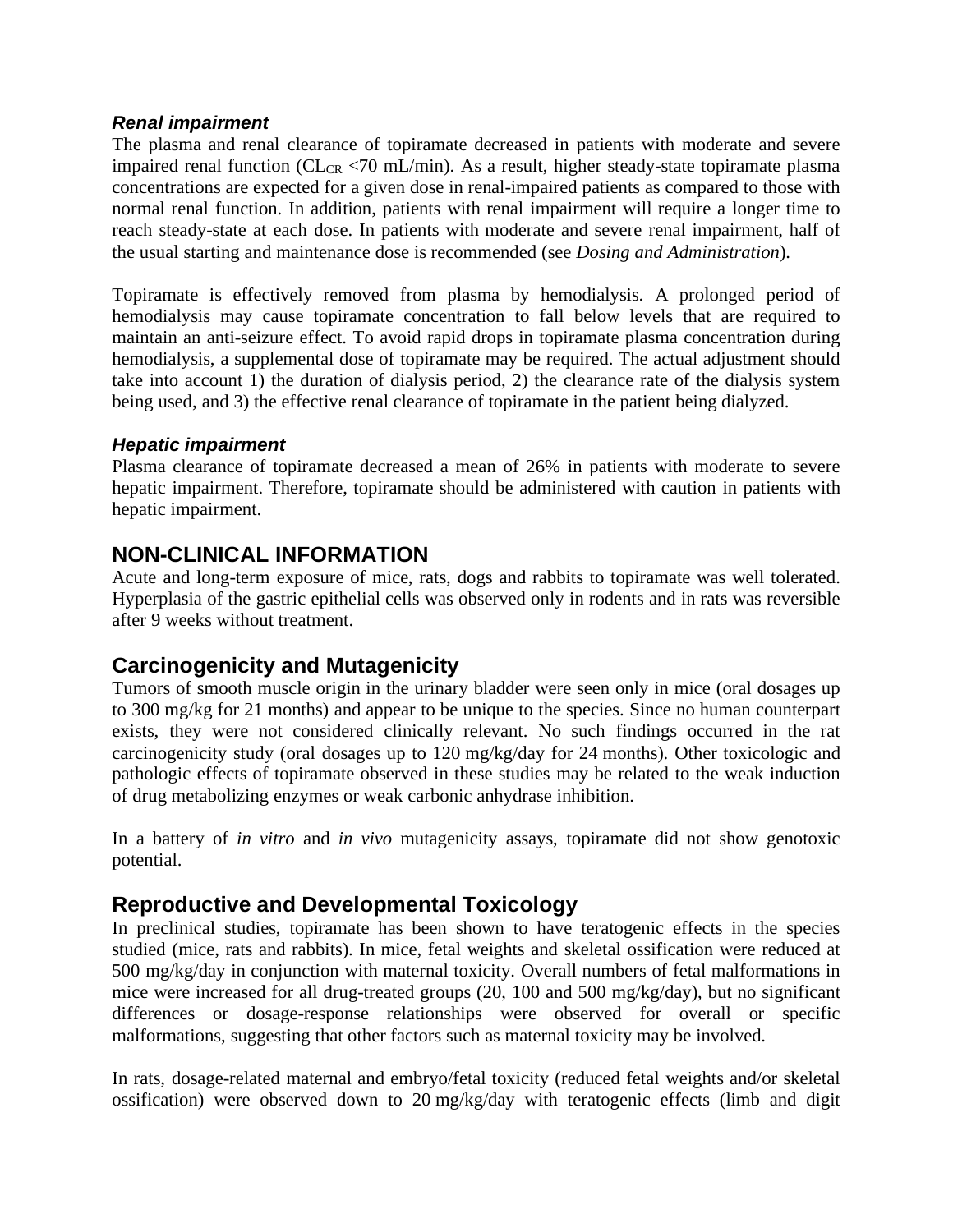defects) at 400 mg/kg/day and above. In rabbits, dosage-related maternal toxicity was noted down to 10 mg/kg/day with embryo/fetal toxicity (increased lethality) down to 35 mg/kg/day, and teratogenic effects (rib and vertebral malformations) at 120 mg/kg/day.

The teratogenic effects seen in rats and rabbits were similar to those seen with carbonic anhydrase inhibitors, which have not been associated with malformations in humans. Effects on growth were also indicated by lower weights at birth and during lactation for pups from female rats treated with 20 or 100 mg/kg/day during gestation and lactation. In rats, topiramate crosses the placental barrier.

In juvenile rats, daily oral administration of topiramate at doses up to 300 mg/kg/day during the period of development corresponding to infancy, childhood, and adolescence resulted in toxicities similar to those in adult animals (decreased food consumption with decreased body weight gain, centrolobullar hepatocellular hypertrophy and slight urothelial hyperplasia in the urinary bladder). There were no relevant effects on long bone (tibia) growth or bone (femur) mineral density, preweaning and reproductive development, neurological development (including assessments on memory and learning), mating and fertility or hysterotomy parameters.

### **Fertility**

Despite maternal and paternal toxicity as low as 8 mg/kg/day, no effects on fertility were observed, in male or female rats with up to 100 mg/kg/day.

### **PHARMACEUTICAL PARTICULARS List of Excipients Film-coated tablets** *Tablet core*

Lactose monohydrate Magnesium stearate Microcrystalline cellulose Pregelatinized starch Sodium starch glycolate

### *Film-coating*

Carnauba wax  $OPADRY^®$  white, yellow, which contain the following: Hypromellose Polyethylene glycol Polysorbate Synthetic iron oxide (*yellow coating only*) Titanium dioxide

# **Incompatibilities**

None known.